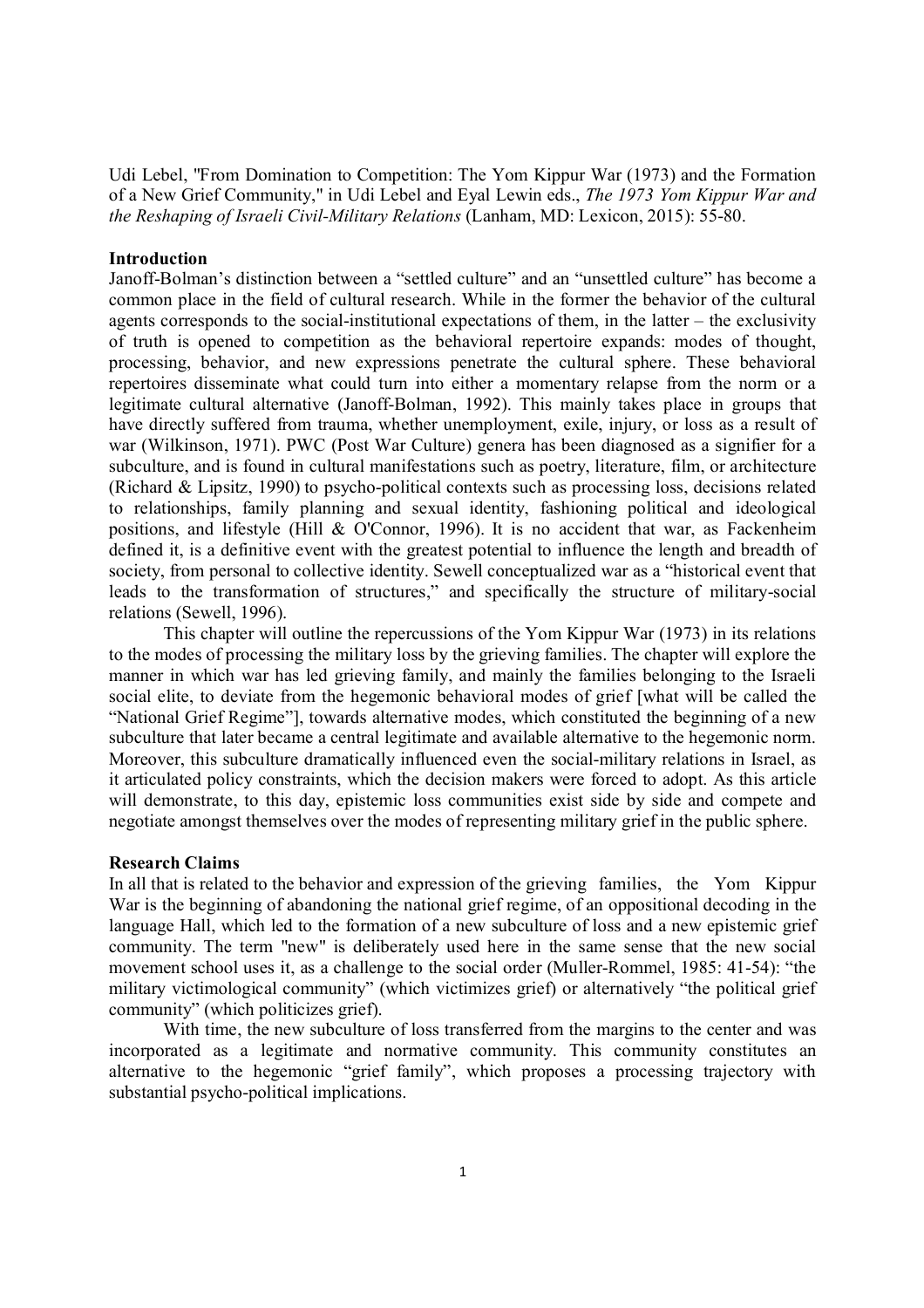Since the Yom Kippur War to these days, there has been constant negotiation between the advocates of the hegemonic grief community's pro-institutional discourse and behavioral patterns, and the advocates and members of the new loss community. This negotiation enfolds within itself different positions regarding issues of citizenship, identity, mass culture, and a strategic culture. Thus, corresponding with the familiar rifts: conservatism vs. postmodernism, as well as republicanism versus neoliberalism.

These two communities of loss implicate the chosen security policy. While the hegemonic community provides a 'green light' to the decision makers to operate the army without rigid civil surveillance even in the face of suffering casualties, the latter, the one on which this research focuses has lead to what is called in the literature casualty phobia, casualty panic, or casualty aversion (Lebel, 2010), which dramatically affected the war doctrine and its goals.

Both communities of loss, the hegemonic and the political one, which began to form after the Yom Kippur War, hinge on a republican logic and cultural militarism, while also preserving within the Israeli discourse the unique status of the families of the soldiers in general and the families of the fallen soldiers in particular. The new grief community performs this while employing what I will call a victimological militaristic discourse, whereas its predecessor performs this while employing a heroic militarism.

## **Methodology**

The chapter is based on the analysis of community behaviors and common discourse in order to study the formation of groups and new subcultures— in the business, academic, cultural, or political space (Alan, 1995). It follows the expressions and actions taken by the key figures who were publically accepted to act as the representatives of the grief community identified with them. Figures, which can be grasped as what discourse researcher Wellman calls "As If", represent all the participants of this discursive community (Wellman, 1988: 19). In phenomenological terms, they are the founders of the "discourse community", who work to transfer their views and interpretation of reality to the public discourse, who are conceived as the "authentic representative voice" of the community (Fraser, 1990), in this case, the military grief community. These values, expectations, positions, and behavior alongside their community's cultural (literature, poetry, etc.) and military (strategies to promote positions, political initiative, etc.) repertoire will be employed in order to learn about the psycho-political and socio-political conditions of the analyzed bereavement communities, as customary in the research of the discourse of new social movements (Benfod & Snow 2000).

#### **Theoretical Framework: Epistemic Communities and Subculture**

Unlike the researchers of public policy or urban behavior, who focus on activism for social change, Hass and his peers, who founded the school for the research of epistemic communities, focused on the question that was raised even before by Marcher and Olson: "Where do expectations come from?" (March & Olsen, 1984), since expectation precede actions and behaviors. The existence of epistemic communities in various fields produces conceptualizations. These conceptualizations are rooted into society as activities promoting them take place around them. Thus, the community is turned into a source for social changes, as "expectations and values injected by epistemic communities into the policy process" (Emanuel & Haas, 1992). In the language of Foucault, an epistemic community is a formalization territory for the "regime of truth" that promotes collective meaning (Weir, 2008). Adler, demonstrated, in Hass' footsteps,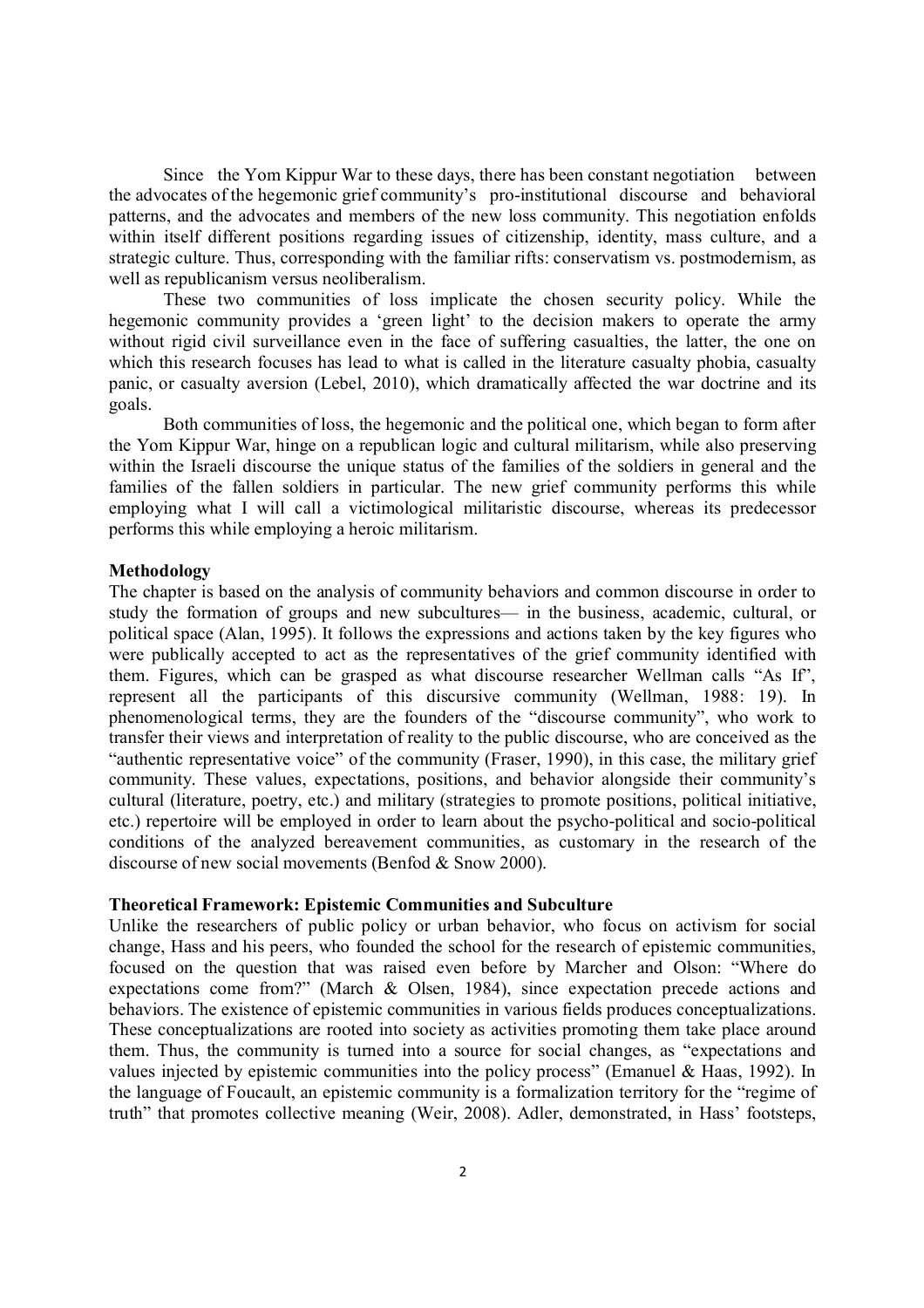how these communities are the source for what will later become the institutionalization of these expectations and their penetration into the political game (Adler, 1992). We may claim that this conceptualization is a certain way of answering Putnam's uncertainty, who after writing that "our access to the world is through discourse and the role that discourse plays in our lives", stated that the source for this discourse is nothing other than a "mysterious act" (Putnam, 1990: 121).

It is possible that without knowing, the pioneer of epistemic communities was non-other than Thomas Kuhn, who showed how a scientific community exists around the concept of the paradigm. This community, Kuhn states, has the power to form a "scientific regime": it is clear that from the moment researchers entering the scientific arena wish to examine certain issues, they must adopt certain axioms, existing methodologies, and draw from necessary linguistic bodies (Kuhn, 1962). When a "crisis" occurs, what Kuhn calls a paradigmatic shift, it accelerates the formation of alternative scientific communities, who, from the margins of the scientific community, from the non-legitimacy, the pseudo-scientific, will begin to pose an alternative body of knowledge and will inject into the scientific arena the legitimization to examine these issues from an alternative position, while abandoning dominant axioms and adopting behaviors that seemingly transgress what the hegemonic community defines as "scientific". Kuhn did not examine the behavior of scientists in everyday life, but rather the sources of these behaviors, which he nominated "paradigms". The epistemic community is the designer of behavioral and discursive paradigms in the fields of culture and security, and as this article will demonstrate – in the psychosocial and psycho-political realms as well. Naturally, this outline may clarify to the reader that, in this article, I adopt the political psychological conceptualization that our behaviors, even the ones conceived as intimate, individual, and spontaneous, are influenced and mediated by institutions, what Jameson called a society's "political unconscious" (Jameson, 1982). In the context of cultural analysis, Stuart Hall, himself a member of the epistemic community (Birmingham school) adopted these conceptualizations and has chosen to focus on the source of the formation of the modes and manners of cultural behavior. Hall coined the phrase sub-culture, while distinguishing three ways in which decoding processes manifest in society (Hall, 1973).

## *Dominant Hegemonic Decoding – an Interpretation According to the Dominant Position*

Items belonging to this possibility receive, whether consciously or unconsciously, the hegemonic ideological message and turn, de facto, into cultural agents in service of the cultural hegemony. In Foucault's terms we can say that the elements belonging to the hegemonic decoding possibility testify to the effectively of the institution's governmentality (Taylor, 1985).

Negotiated Decoding – a decoding that holds a primal nucleolus of criticism, but in such a way that it would not cancel or undermine the hegemonic option. I would like to mark that, in my view, locating this kind of decoding is usually restricted to the research of rhetoric and discourse. Since the moment doubt exists the private space, and seeps over beyond the publicists' pages (in the form of political behavior), it already becomes a decoding, which consciously resists and undermines the hegemony (see the next section).

## *Oppositional Decoding – This Is the Option of Resistance*

This form of decoding undermines the hegemonic definition of reality and acts to promote an alternative, a reading of the situation and behavior, which are not dictated by the institution. This article will examine the occurrence of this possibility in the Israeli grief arena. This possibility is in fact what was later called a culture of differentiation (Luhmann, 1982) or of recognition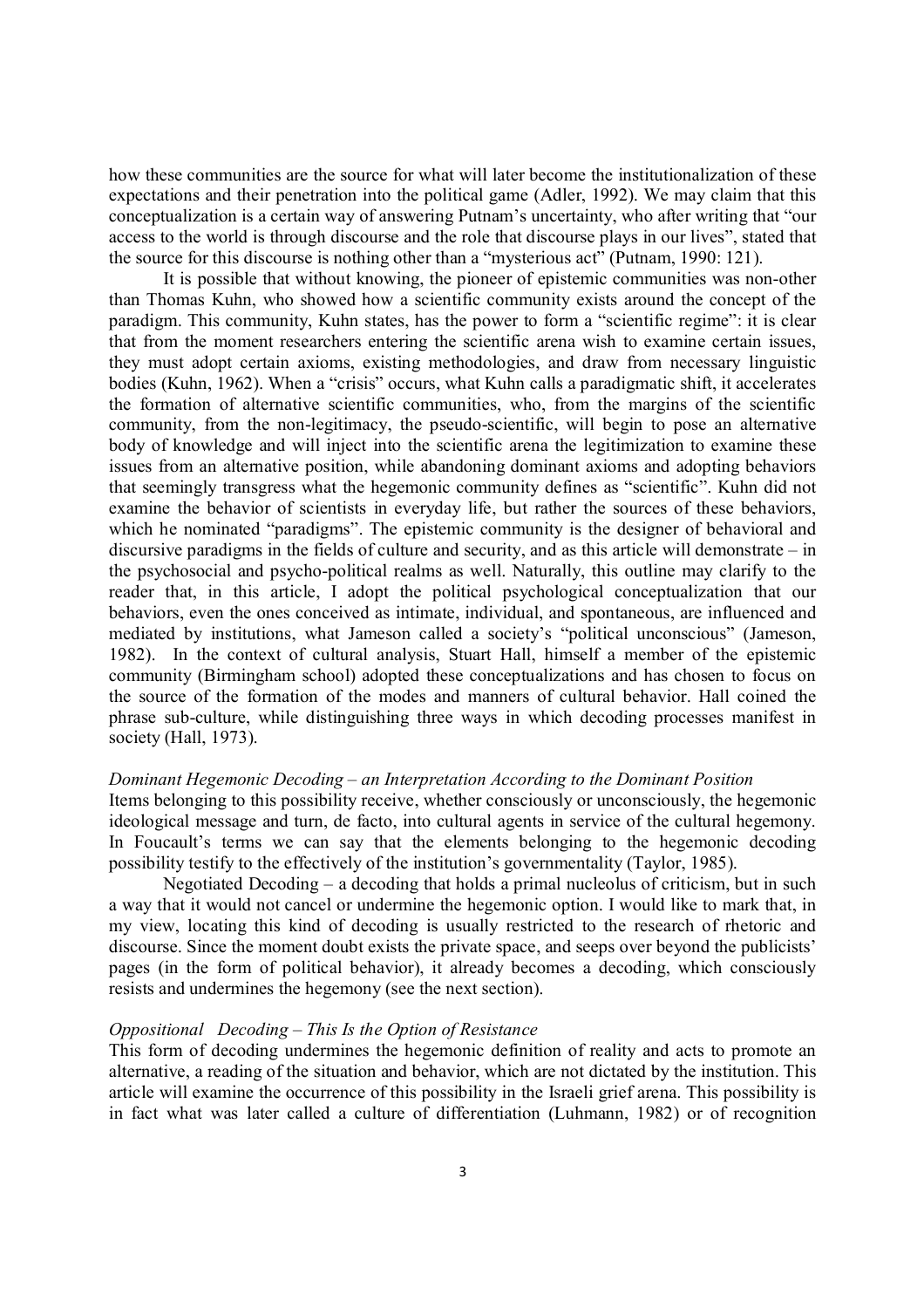(Martineau, Nasar & Thompson, 2012) which, as was stated, is usually accelerated by historical, and even more so, traumatic events. In his time Ben-Eliezer articulated an accurate definition to this possibility; he regarded groups in a civil society that uphold an alternative to the behaviors expected by the institution and defined them as "an attempt to save civic life from the state's administrative and regulative invasions" (Ben-Eliezer, 1999: 88).

As the thinkers of the Birmingham school have shown in their various of studies in the collection "Resistance Through Rituals" (Hall & Jefferson, 1993) – which mostly refers to subcultures in post-war Britain, the subculture of resistance to hegemonic decoding is enacted through communities that emphasize public behavior and popular culture: dress, music, language, and an assortment of components that lead to life patterns, fashions, habits, and responses to political events. It is precisely in these behaviors, that is, in the sociology of the every day, that there is a strategic, symbolic resistance to the subservience to the mechanisms of the state (Hebdige, 1979: 167). This is not only a disturbance or deviation from the social order, it is not a momentary "noise", but rather a phenomenon that should be examined as an ideological subversion involving individuals who are forming rituals, dress codes, a language, pastime sites, a communication, and a legitimization to withdraw from the hegemony. This is in fact one of the most significant insights made by the Birmingham school – the claim that the subculture, the same community that decided to withdraw from the institution's expectations and adopt an alternative view of reality, may at first lead many agents, who will consider it as a destruction of the moral and social order, a to a moral panic against its existence, but with time – incorporation mechanisms will be activated that will lead to its inclusion as a legitimate option in the cultural repertoire. Thus, in the field of punk and rock, and thus, as this article will show, in the field of reference to a private loss on a national backdrop. It is what Hermoni and Lebel identified as a constant mechanism of internalizing subversive representations by the hegemony, which would, on the one hand, weaken the hegemonic conception, but, on the other hand, we add – lead the cooperation option to these subversive magnitudes (Hermoni  $&$  Lebel 2012).

#### *The Bereaved Family – the Hegemonic Grief Community*

After the War of Independence (1948), an epistemic grief community began to form in Israel. This community even received a unique name ('the bereaved family') and a formal status as a political category with an ethical and moral dimension. The salient position of this community and its dominance in all that is related to fashioning the Israeli grief culture has brought about the existence of clear expectations from the new members of the Israeli grief arena. They learned that in order gain respect for their fallen family member, they themselves should be conceived as "governmental". In order for their loved ones to be granted a public commemoration they must take part in the "hegemonic grief regime". This regime enfolded within itself a constant regulation of emotions and an engineering of culture, whose main purpose was to keep the grieving families as close as possible, in all things related to their performance in the public sphere, to the discourse and behavior of restraint and a repression of emotions; legitimizing the death of the son and marking his death as productive and meaningful; depoliticizing the grief and the loss. It is a de-victimization of grief and bearing it in a heroic fashion, not as victims but as the heroes of the national episteme (Lebel, 2013).

 A variety of persons even become the leaders of the community since they befitted the "typecast" of the ideal bereaved parent and carried out the demands of the role impeccably. For example, Rivka Guber, whose two sons were killed in the war of independence. After their deaths she continued promote national interests, mainly by hers and her husband's contribution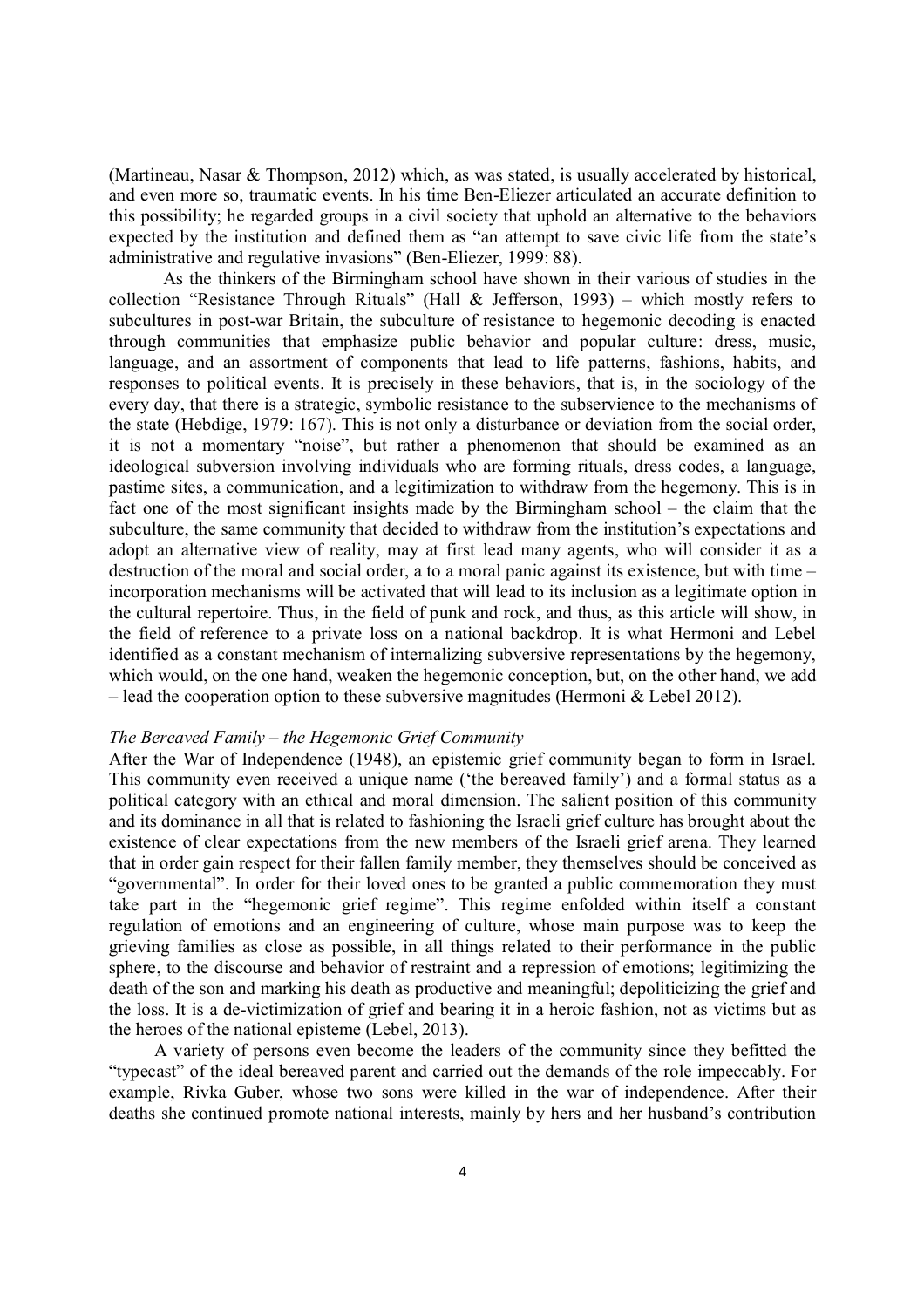to the assimilation of new immigrants ("Olim", New Arrivals) and education. Ben-Gurion called her "the mother of sons" and she became a public-educative figure, an ideal type for the grieving Israeli mother. Her books were defined as educative poems and won her many awards, she herself received the Israel Prize and for many years functioned as the head of the representative commemoration organization "Yad La Banim" (a memorial for the sons). She was close to the leaders of the institutions – prime ministers and presidents, and regularly attended the myriad decision rooms in which the contents of the commemorations and memorials, immigration and assimilation, education and culture were fashioned. Rivka Guber was trusted with the heroic grief discourse – which never doubts the necessity of the sons' deaths, encourages many to follow in their footsteps, and does not raise any doubts regarding the decision makers' judgment. Guber and her peers' position as role models who fashion an epistemic community of bereaved families constituted a meaningful resource for the institution. The place they occupied reproduced the militarist-republican civic hierarchy and guaranteed a free range of action in the security and foreign affairs with the blessing of the bereaved families, who provided legitimization for the various decisions, including those whose price was blood (Lebel, 2014 (b)).

# **The Yom Kippur War and the Beginning of the Oppositional Decoding of Loss up to the Formation of the Political Grief Community**

Within the history of Israel, the Yom Kippur War, as Carmel notes, is the "fault line" (Carmel, 2001: 676). During this war 2,569 soldiers were killed, 7,500 were injured, and 301 were captured by enemy forces (Ibid). The war broke out during a political stalemate and due to a severe intelligence failure. Israel was surprised and caught off-guard after blindly trusting erroneous conceptions. The war led to a breach of faith in the political and military leadership, damaged the public moral, and kick started a political culture of awareness and criticism regarding the captains, both civic and military. In relation to the processing the public loss, cultural agents, mainly bereaved parents but also widows and brothers, began to deviate from the behavioral and discursive expectations of the "bereaved family" and began to formalize a new subculture of loss, which constituted, in its entirety, an opposition to the hegemonic grief culture. In the following sections I will demonstrate these nonstandard expressions.

### **Making Grief Present**

The Israeli leadership has always sought to minimize the public's exposure to the "price" of the victory celebrations. As early as the copious debates regarding the existence of the day of remembrance for the fallen soldiers of Israel in which the parents wished to make this day official. David Ben-Gurion agreed only on the condition that this day will not overshadow the Independence Day celebrations, and that it will be a day of memory and not of loss; that is –a day marking the legacy of the fallen and not focusing on the trauma of the bereaved families. Paradoxically, the bereaved families were expected to contribute to remove the grief from the discourse (Lebel, 2013). Without any relation to the designers of culture, The Yom Kippur war connected every citizen to the grief. Hundreds of soldiers were killed on its very first days, and thousands were later buried. As the chairman of "Yad La Banim" testified: "in a period spanning over six weeks, these people have stood… in daily funerals… over a hundred funerals a day" (Yahel, 1974). It was no longer possible to ignore death in its real concrete significance of loss, especially in those elite communities with more representation among the fighting forces. Thus, for example, a bereaved father wrote about the Kibbutzim movement: "if the kibbutz society usually ignored and turned its back to the problem of grief, the circumstances of the damage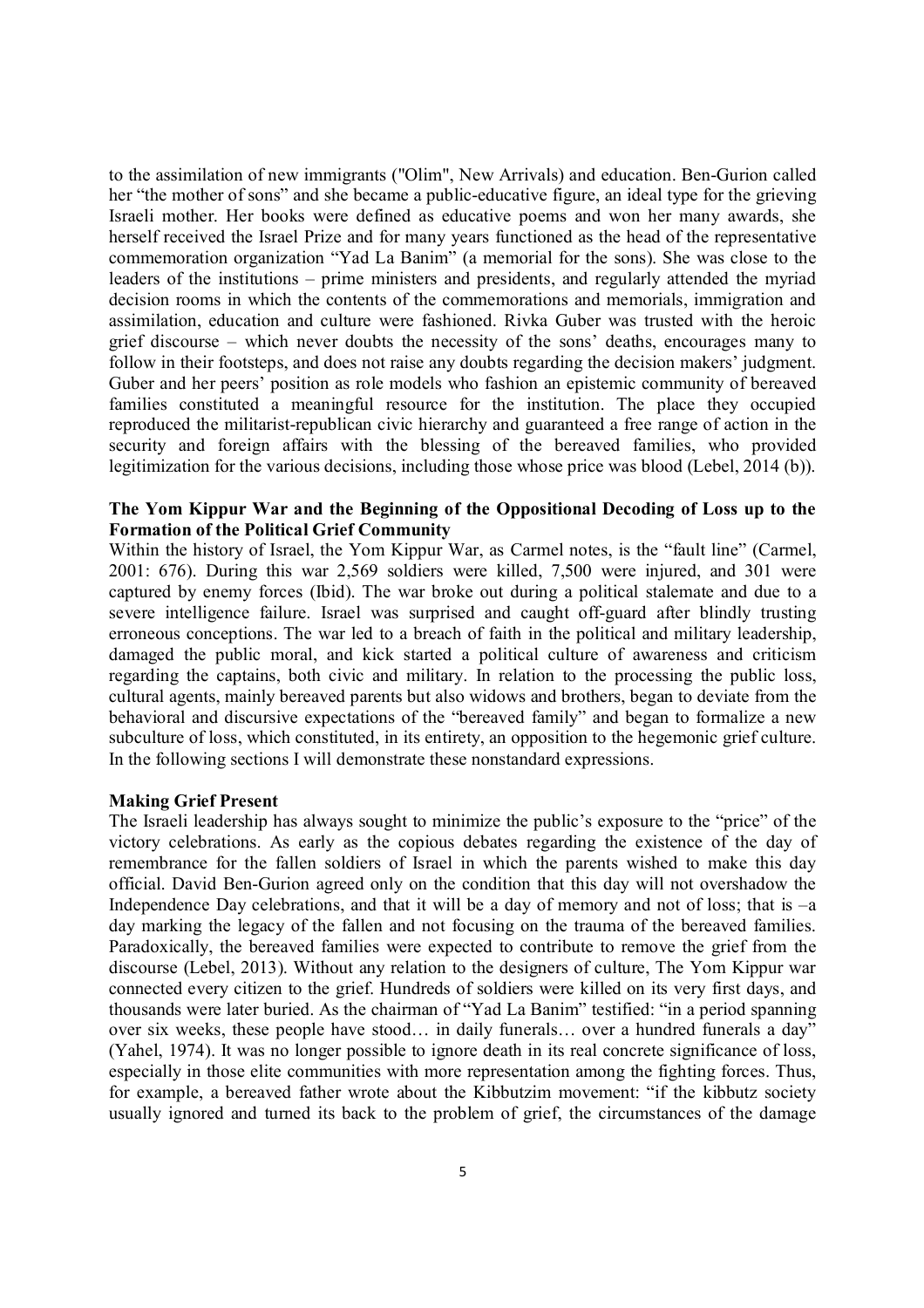inflicted upon us by this war have changed things… the settlement of the Kibbutz was injured five times more than the rest of the population in the state" (Dimenstein, 1974: 31). Another Kibbutz member wrote: "we did not know these phenomena until then… there was Rivka Guber, the "mother of sons" from the war of Independence. But Here? With us?" (Lebel, 2014 (b), 75). To demonstrate the impossibility to negate the scope of the loss – we will mark that when it was published, the Yom Kippur tract of fallen and missing, became a bestseller. More than twenty thousand copies of it were circulated and it was later updated and reprinted in a number of editions.

#### **An Invitation to Cry – Opposition to Restrained Emotions**

Since the War of Independence the members of the "bereaved families" were directed to remain "enfolded in their grief" and leave it in the public sphere. The hurt, the pain, the depression, and the weakness had no place in time and space – neither in the formal ceremonies (the memorial days) nor the formal sights (the military cemeteries). But this emotional management seemed to have collapsed in one single stroke after the Yom Kippur War. Only the "Yad La Banim" journal, which came out after the war, began to contain deviations from this motif: "I will write my songs with a baited tear, choking my throat with grief – the vast lament within me is etched with no way out – in grief", as a bereaved father wrote. A bereaved mother, under the title "sadness", testified to the difficulty to remain loyal to the motif and publicly confesses that her behavior is nothing but pretense and is not authentic, while also demonstrating what takes place backstage: "pretending to the whole world that I am a strong heroic mother… but the heart will not obey me, it is tearing into pieces deep within… I am crying with a burning heart like a wounded animal in the desert, alone with no help in the world, fading into its own pain till the end of her days." For the first time they speak of the pain, of the difficulty to cope with it, of the emotions. No more restrained heroes. Even in the Kibbutzim, the birthplace of the hegemonic grief behavior, the changes began to leave their marks.

Ora Sphengental, a widow who lost her husband in the Six Day war, remembers the grief pattern that preceded the Yom Kippur war in Kibbutz Mizra and the changes the Yom Kippur War created: "we did not cry, did not shout, nothing. On Yom Kippur people cried… Yom Kippur broke through this entire thing." She also testifies about herself that after the Yom Kippur war she unleashed her emotions and began to "lose my senses [...] when they buried the soldiers here it was actually the first time I broke into tears […] do you know what it is like to cry in public? You cry in your bed. Into the pillow […] now there is no problem to cry in public […] on Yom Kippur it was one of the only times that people in the Kibbutz cried."

The text that enfolds within itself most of the changes in relation to the Kibbutzim's culture of restraint and emotion management is "An Invitation to Weeping". The text was written by Amnon Lapid, a member of kibbutz Givat Haim Meuhad, and even led to a public debate (upon which I will later elaborate) regarding the legitimization to weep in public: "I want to send you an invitation to weep. The day and the hour are not important, but the evening plan, I promise, will be rich: weeping. We will weep for hours. I will weep over my dead: Avraham'le, Ilan, Amiti, Dodo, Ozer, Yair, and my son – and you will weep over yours. And together we will weep for the dreams we have awoken from. For the gods that have let us down. We will weep for the new bereaved. Oh, how much we will weep, a wailing weep we will weep. A hear breaking weep. A huge weep. A psychedelic weep. We will weep full benches…. We will weep rivers. We will weep oceans. But always – in a month, in two months, in a year – you are welcome to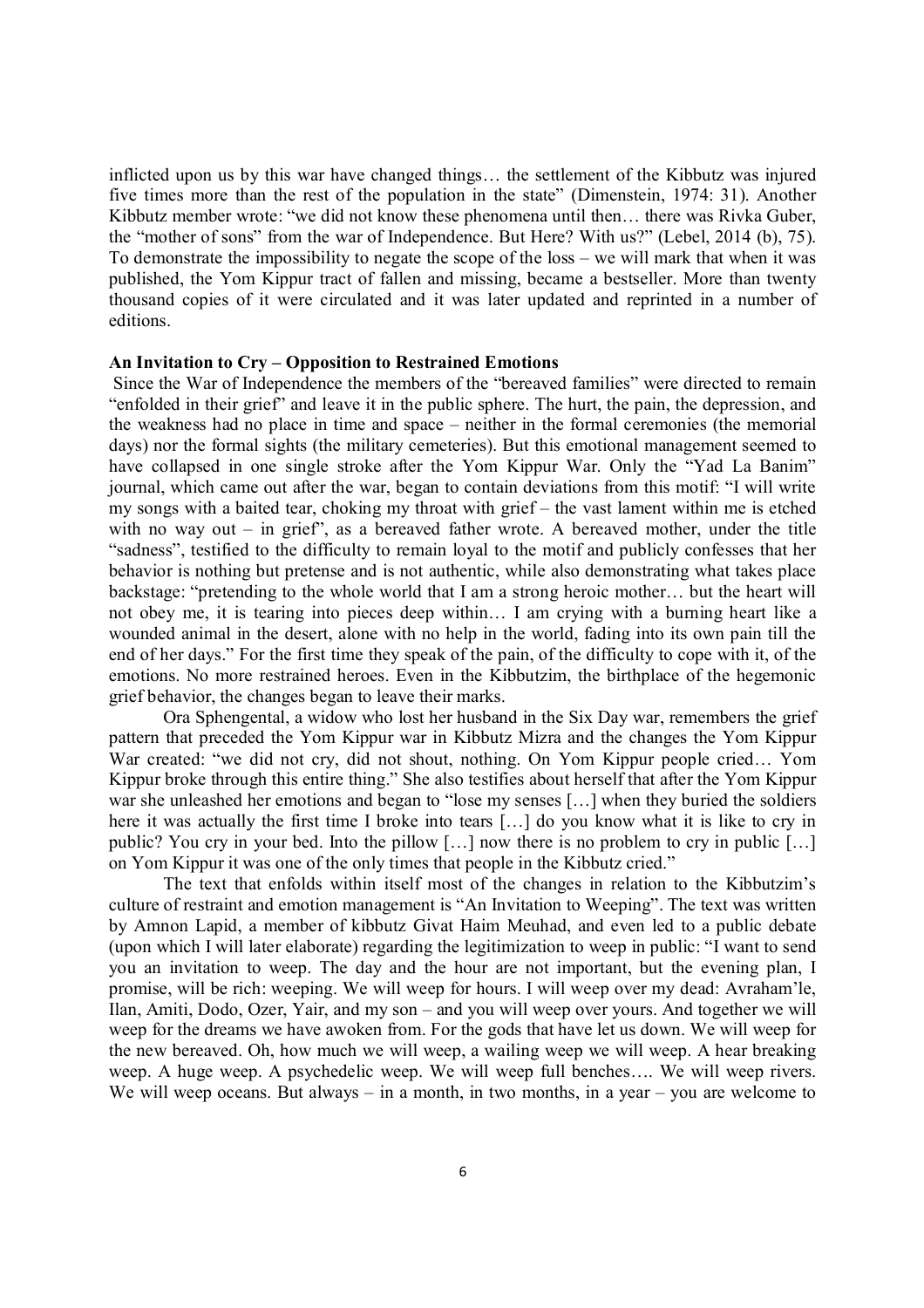come again. The door is open. The invitation stands, from here on onwards, in my place, you can always weep" (Lapid, 1974).

# **"Father Was Killed – Why?" Opposition to the Productivity in Grief**

Two weeks after Motti Ashkenazi's solo demonstration, which took place on February  $17<sup>th</sup> 1974$ and jumpstarted the mass public protest (see, in this book, Chapter 2: The Combatants' Protest after the Yom Kippur War and the Transformation of the Protest Culture in Israel by Eithan Orkibi). The first demonstration of the protest movement took place in front of the cabinet meeting. Between the myriad of the signs lifted there, two children were holding a sign stating: "father was killed – why?" (Ashkenazi, 2004: 177), as if marking the crisis in signification for the families of the fallen, who could no longer find solace in the death of their sons and teach about its legitimization. For the first time, hundreds of bereaved families embarked on a journey to search and endow meaning to the trauma that was imposed to them. They searched for a meaning that would not be a common place ("in their death they commanded life"), but that must be actively fashioned so that the names of their sons could actually generate a dramatic change in the life of the nation. "Someplace the thought appears-- might we have sacrificed for nothing? Were they not the same sons who fell dumb to give their life in vain?" wrote a bereaved father (*Ma'ariv*, 14 September, 1975). And another bereaved father explained to President Ephraim Katzir that "the special bitterness, which characterizes the feelings of the parents of the soldiers who have fallen in the Yom Kippur War, must be understood [...] they are haunted by the horrific suspicion that the sacrifice was not inevitable. This suspicion expands into vast dimensions given the accounts about the devastating oversight" (Shmuel, 1974).

The lack of meaning only augmented the anger, which the bereaved families no longer wished to suppress at any account. This anger remained the central characteristic of their relationship with the state, and found its expression in the copious demonstrations and media reports: "this week marks three years to the Yom Kippur War [...] Which exposed an entire system in which the lack of morality and integrity reign high [...] we are recently witnessing a planned campaign, in which the individuals responsible for the oversights of this horrible war are attempting to expunge their part and their responsibility of the situation [...] Moshe Dayan rewrites history, in the media and in his book, for his own comfort and justification. He blames others and distorts facts [...] On the eve of Yom Kippur, Shmuel Gonen is invited to speak on television and participates in a debate about concepts of 'crime and punishment', is this not blatant mockery? Major Zeira [...] was sent for training in the United-States. This situation indicated the continuation of a moral atrophy that we will be unable to uproot unless the individuals responsible for the war's devastating oversights will completely step down from the public stage. We, the bereaved families, will not forget and will not forget. For the future of the state of Israel we demand a trial of justice". In the name of 120 bereaved families whose names are kept in confidence by the newspaper (*Ma'ariv*, October 6, 1976). A bereaved brother from the Yom Kippur War writes:

I swear from above this paper page in the blood of my dear brother [...] and in the blood of all the dear IDF soldiers, who are lying still in their fresh graves, to carry their hideous screams and the heartbreaks of the mothers and fathers who have lost their dear children [...] I take this heavy burden upon myself [...] the results of October 73 that have rained a horrible holocaust upon us... To bring this to every Jewish citizen wherever he may be, so that they will witness and know for generations to come!!!"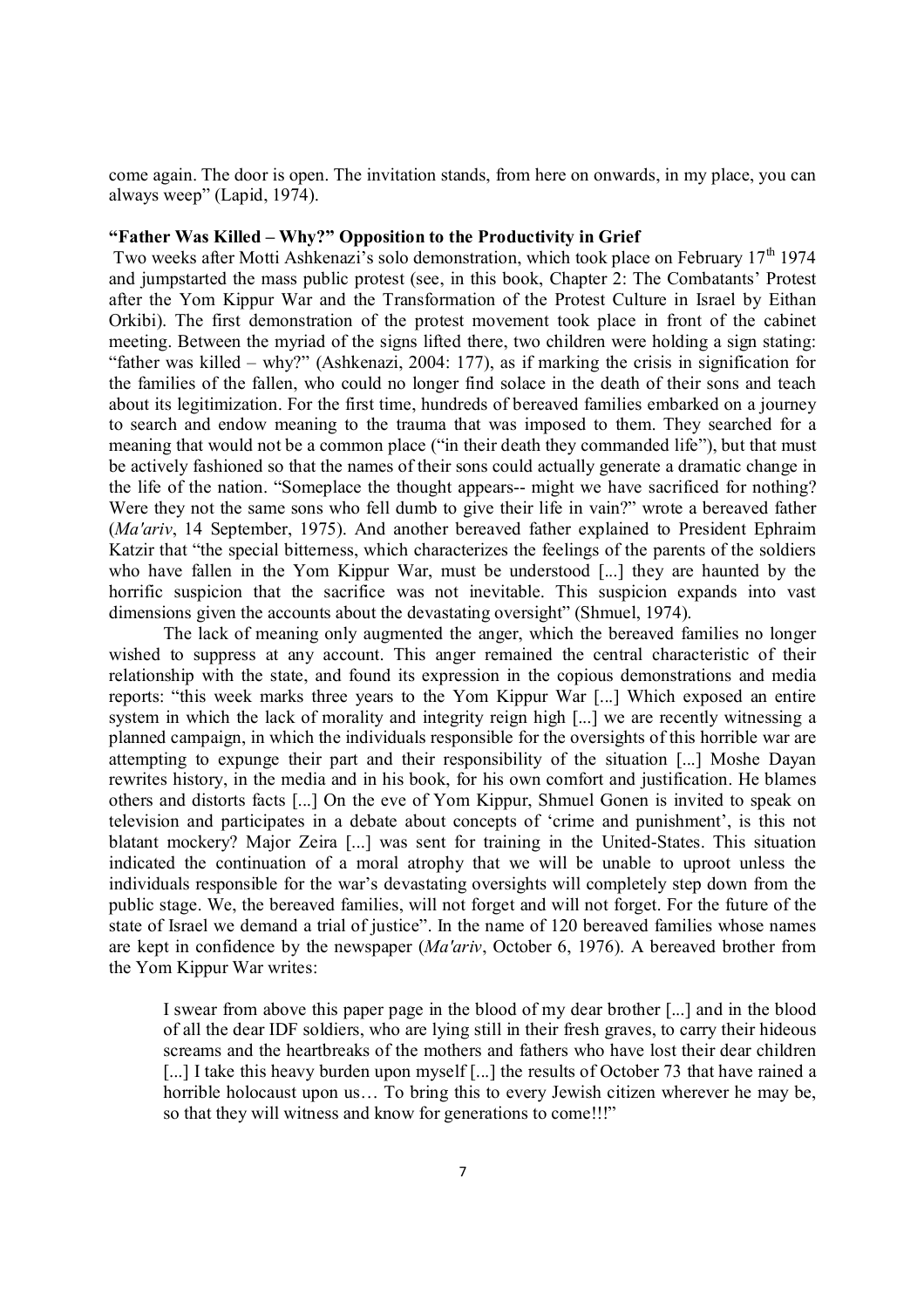The brother testifies that he has toiled on publishing a book that will describe the chain of events in the war (Donevitz, 1974).

# **"The Minister of Defense is a Murderer" – Opposition to De-Politicization and De-Victimazation of the Grief**

Motti Ashkenazi, a reserve captain who returned from the war and began his single protest, carried alone, carried a sign that wrote: "grandmother, failing Defense Minister  $= 3,000$  dead grandchildren." It is possible that this sealed the number 3,000 in public consciousness (Lorde, 2013: 272). This number marks not only the number of the fallen but also but those who have fallen in vain, those whose death could have been prevented. On October  $18<sup>th</sup>$ , a few days after her son Yosef was killed, Tikva Sarid from Kibbutz Beit Hashita demanded the resignation of minister of defense Moshe Dayan. Under the title "Dayan must go," she claimed: "The IDF was not prepared and ready on the arrival of the judgment day. The Defense Minister is responsible for not informing the government about the severity of the situation. [He] is responsible for the most severe oversights" (*Ma'ariv*, November 29, 1973). Eleven official protest movements, led by the bereaved parents, began to operate after the Yom Kippur War. They demanded a governmental system "that will be under constant inspection. That will not let stagnation set, that will constantly scrutinize itself, which will examine each question a thousand times over" (*Ha'aretz*, October 4, 1974).

The identity of the victim, such as the identity of the bereaved families, requires by definition the location of the identity of an aggressor, someone responsible for the condition of the victim, and after the war, most of the anger was directed toward Dayan and Meir, who were seen as those aggressors responsible for the death of the boys. A planned act of protest, which received widespread media coverage, as it clearly intended, took place during Defense Minister Moshe Dayan's lecture at Bar Ilan University. The lecture was originally planned for 18:00, but a few minutes earlier, a large group of bereaved parents stormed into the auditorium to prevent it from taking place. They were armed with posters: "Shame on you, you are here to listen to a killer". Earlier that year, protesters called Golda Meir a "Killer" during protests on the day marking one year to the end of the war (*Ma'ariv*, December 19, 1974).

This event was just one of many: A conference attended by 100 bereaved families, who also formed as a protest group, was held in Tel Aviv. In order to officiate the activity, they selected a representative to approach the Defense Minister and ask him to remove General Shmuel Gonen from his military duties in order "to restore the feeling that there is fundamental reward and punishment underlying our lives". The families even decided to serve the public by "preventing those individuals and organizations from expressing their non-objective opinions, as they do not have the authority and the right to express them publicly and to interpret the Agranat Commission's clear conclusions" (*Ma'ariv*, December 2, 1975). Another course of action was carried out by mothers of fallen soldiers, who expressed their objection to the possibility that Golda Meir win the Israel Prize, due to her part in the oversight. They wrote to the Prime Minister a petition signed by the bereaved families of the Yom Kippur War, saying that (*Ma'ariv*, March 28, 1975):

We were shocked to hear that the jury intends to give you the Israel Prize 1974 for your contribution to society and the state. The feeling shared by many families bereaved by the Yom Kippur War leads us to contact you asking that you refrain from accepting the prize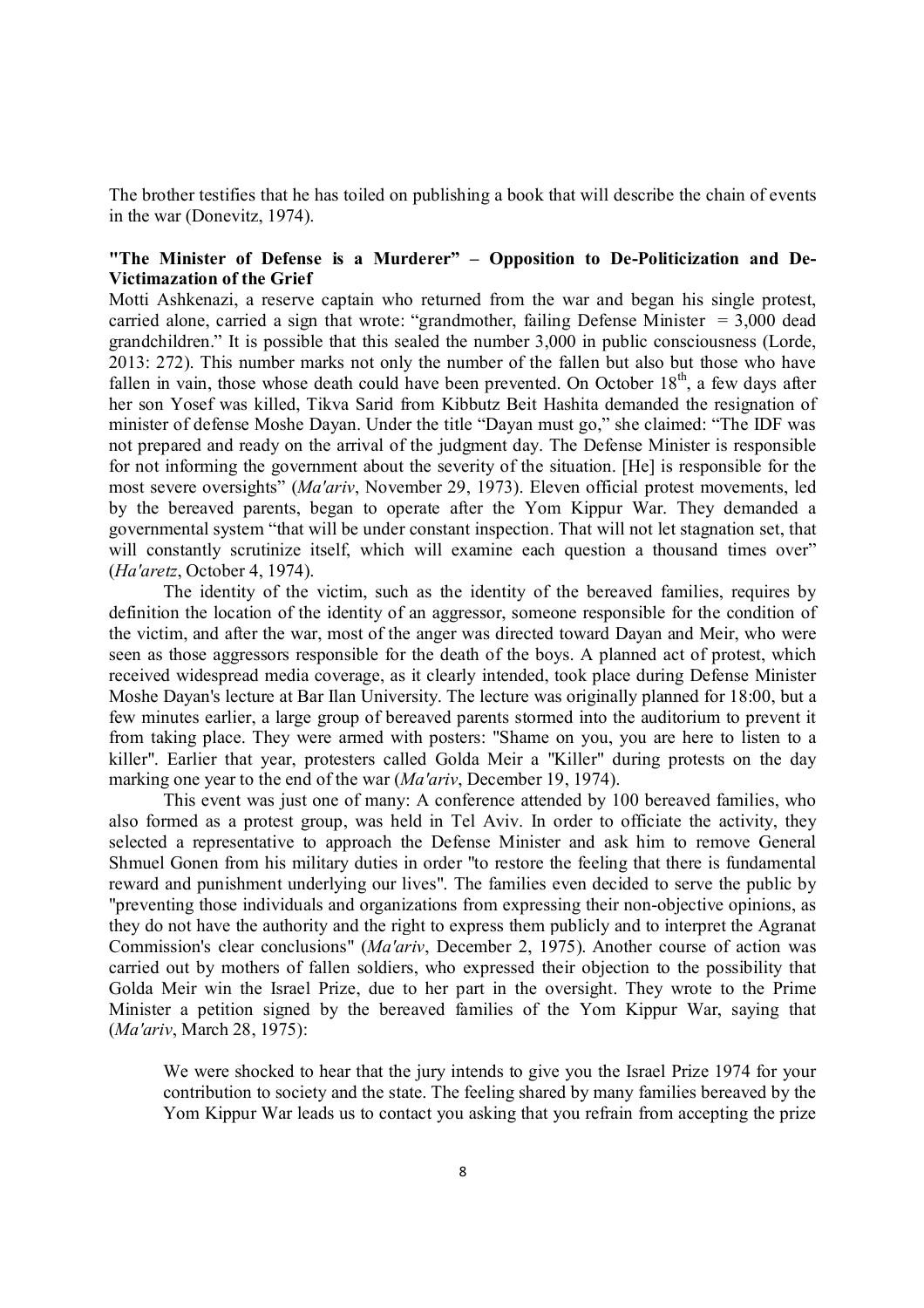offered to you. As someone who headed the government in the period preceding the terrible oversight [...] you cannot ignore your responsibility [...] it is time that all those responsible for the failure recognize their responsibility, be more modest and disappear from the public spotlight. Unfortunately these people tend to behave as though nothing has happened in Israel. We see the Judges' decision to award you the prize as part of the negative phenomenon of attempting to overlook and obscure the personal responsibility of those who led the country toward the failures of the Yom Kippur War.

The bereaved families' anger toward the establishment felt was also expressed during funerals at military cemeteries. In Kibbutz Beit Hashita, from which 12 soldiers were killed during the war, the national television filmed a funeral during which angry words were spoken in a tirade against the government and the country's leaders. After the first anniversary to the war (1974), parents left the cemeteries in an organized procession of cars toward Moshe Dayan's home "to remind him of his responsibility for the failure [...] and the death of our children". The parents even decided that this demonstration would become an annual protest taking place every year on the anniversary of the war (*Ma'ariv*, October 7, 1976). On the third anniversary, the entire country was filled with public demonstrations organized by the bereaved families, and outside every cemetery the protesters stood with petitions supporting a vote of no confidence in the government (*Ma'ariv*, October 6, 1976).

The anger directed at Moshe Dayan and the commitment to demand delegitimizing his public legitimacy to take part in the government did not yield even after Meir's government was replaced. For example, during the Rabin government, 84 bereaved families whose children were killed during the Yom Kippur War, wrote to Prime Minister Yitzhak Rabin and Foreign Minister Yigal Alon demanding to return MKs Moshe Dayan and Abba Eban from their U.S. diplomatic trip. The petitioners contended that sending them was a "direct attempt to certify their good character and rehabilitate a group of people who brought disaster on to Israel [...] an attempt to blur and wipe from memory something that was on the public agenda, as if nothing had happened" (*Ma'ariv*, April 7, 1975). They were increasing outraged about Menachem Begin's decision to appoint Moshe Dayan a minister in his government. Their ire is hard to describe. For the first time in history, Beit Yad Labanim in Tel Aviv became a site for political protest. The bereaved families of the Yom Kippur War gathered there carrying signed petitions against Dayan's appointment. The signatories emphasized that do not have a political agenda but that they rather wish that someone responsible for the "oversight" would not be among the ministers the new government. After the public was exposed to the intentions to appoint Dayan, spontaneous demonstrations of bereaved parents occurred sporadically outside Moshe Dayan's home in northern Tel Aviv (*Ma'ariv*, May 29, 1977). Posters were plastered on the walls at Beit Yad Labanim in Tel Aviv saying: "Begin, you've betrayed us, you chose an oversight minister", and "Dayan - the people are tired of you and you are tired of the people. Go sit at home". The families held a protest outside of Yad Labanim. At that time, some of them joined another demonstration in front of Metzudat Ze'ev (the Likud headquarters in Tel Aviv): "We, the bereaved families, will never forget Dayan's skill to bring upon the people of Israel the failure of the Yom Kippur War. No committee can obscure his responsibility for what happened", the chairman of Yad Labanim, Yoseph Lotberg called out during the protest. After this demonstration, the bereaved families headed to Begin's home (*Ma'ariv*, May 30, 1977). "We will not allow our children's' murderer to be a minister in the Israeli cabinet," read the signs. The anger raged and several parents suffered from hysterical fits. Menachem Begin met with three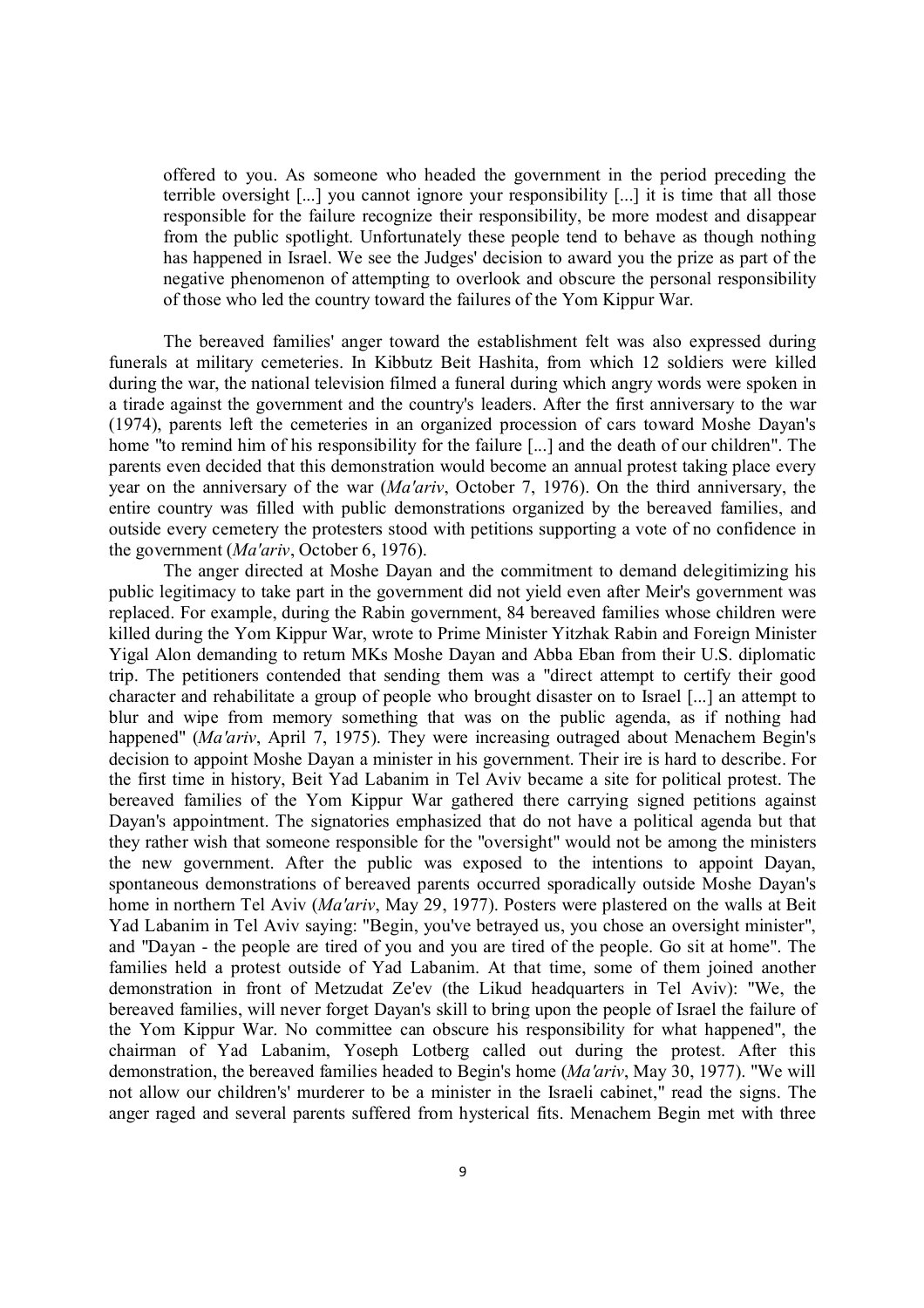bereaved parents who had official positions in the bereavement protests: the chairman of Yad Labanim in Tel Aviv, the director of Beit Halochem (house of the combatant) and another bereaved mother (*Ma'ariv*, May 30, 1977).

Parents protested and demanded another meeting with the Prime Minister. Eventually, they got what they wanted. "We made it clear to Mr. Begin that we will not accept Dayan's appointment as a government minister and stated that we will continue to fight against the appointment in every possible way". The families also initiated a petition against Dayan's appointment: "Dayan cannot serve in Public Office [...] [Dayan] will create many unnecessary victims" (*Yedioth Aharonot*, June 5, 1977).

# **Implementing the Sub-Culture of Political Victimization: From Subculture to Policy Constraints – to the Establishment of a Grief Community Victimology**

A host of precedents in the new behavior of the bereaved Yom Kippur War families did not remain extraordinary events that remain in the margins of the discourse of loss and the Israeli collective memory. The "acceptance" of these behaviors, especially among the elites and the shapers of political, media and cultural agendas, seemed to grant them normative status and legitimacy. The new Grief Community created holds on mainly two fronts:

Cultural: In terms of the work of mourning and the public performance of bereavement as this was a community in which resistance to the hegemonic bereavement culture was rife, and which favored alternative rituals.

Political: With regards to the community's effect on policy - as this was a Grief Community that clarifies to statesmen and military leaders that military related bereavement will be a "social problem" pointing at the failures of those who did not act to prevent it and will therefore deny legitimacy from the adopted policy.

It seems that the first, psycho-cultural element, can be demonstrated by focusing on Manuela Dviri, who, since her son Jonathan fell while serving in Lebanon (on February 26, 1998), gained extensive media and public attention. She, who after the fall of her son, was invited to join an anti-establishment Grief Community without it being considered a transgression or deviation. Quite on the contrary, the elites expected her to do precisely that, as, as the time, the mainstream media discourse opposed holding on to the Security Zone. In fact, it was considered odd to advocate for holding the security zone.

In her writing, Dviri concretized loss and resisted any romanticization that was widespread during the construction of the Israeli nation, as well as keeping its difficult components in the private sphere (Dviri, 2000: 9-10):

Pain is not romantic or noble. Pain is waking up in the morning with bleary, crazy eyes, with severe nausea and diarrhea, 365 days a year. Pain is a hard and uninterrupted bleeding from the uterus [...] when the agents sent from the town major came to tell me that my son Jonathan was killed in Lebanon, a darkness from hell settled upon me. At once I fell into the world of the dead; a ghost land from hell [...] my womb began to bleed. I felt like a slaughtered sheep. I looked at myself, and I was a stranger to myself: the face - a grim and twisted mask, sore eyes, graying skin, sunken cheeks, and shaggy hair. A terrible nausea filled me. Every cell in my body screamed and burned. I was raw meat - skinless, unprotected. At those moments I felt that a veil had dropped over my old life and I am the living-dead.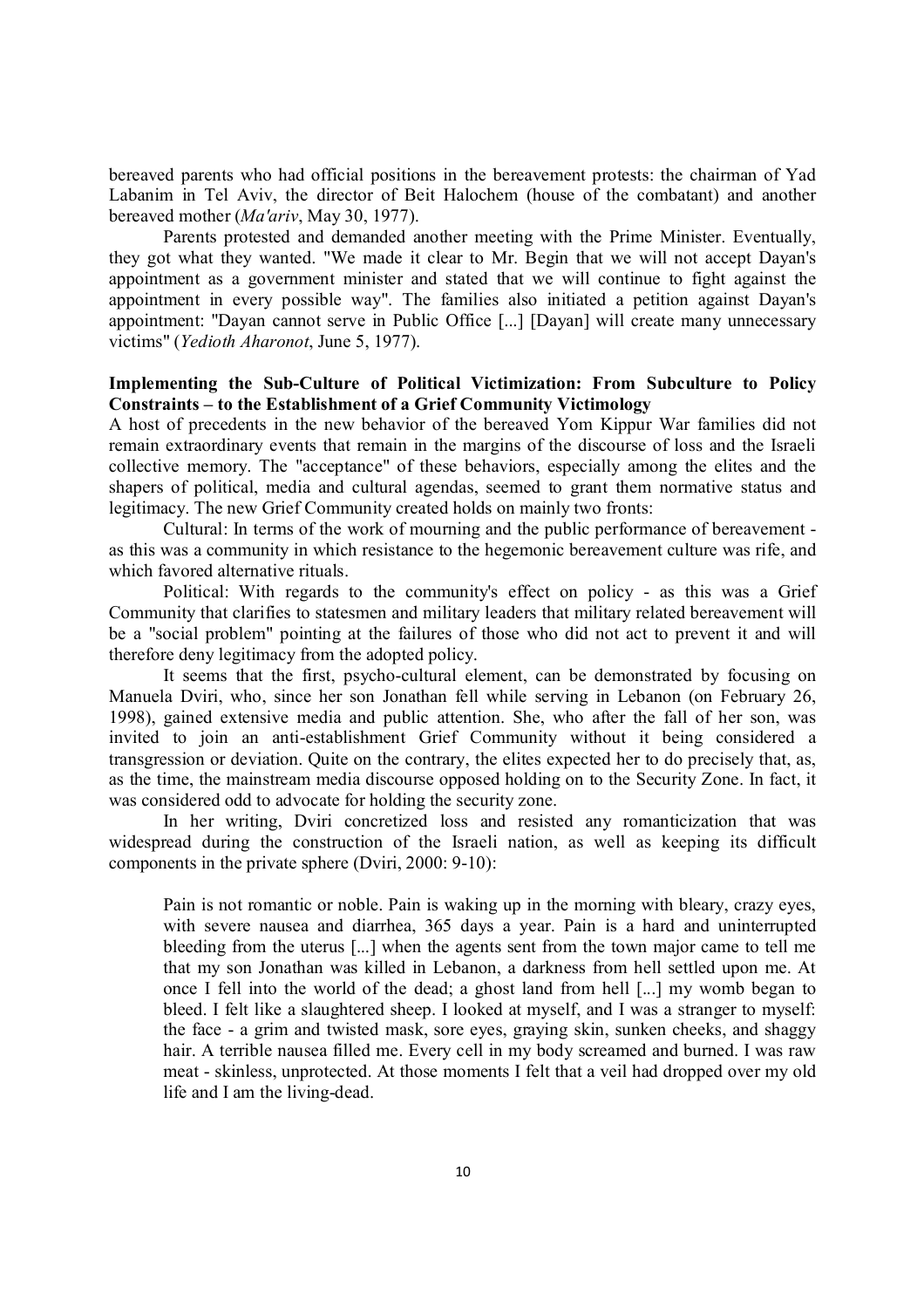Dviri even rejected the fixing of the figure of the "bereaved mother", at least in the way she was expected to lead her life in the context of loss, memory and her "public role." As another bereaved mother, Raya Harnick put it (Livne, 1998):

As a bereaved mother, I am supposed to walk around with blackened shoulders and a bowed head and everyone is supposed to constantly check up on the tear that is supposed to be always hidden in the corner of my eye [...] a bereaved mother's life should be conducted around the grave. And I, since the Shloshim [thirty days of mourning], never went to the grave, even on Memorial Day. I cannot stand memorial days [...] what do I have to do in a cemetery? What is there for me to look for under the headstone? Yoni? What is the connection between the rotting pile of bones and Yoni who lived with me and through me and he smiles and says, "my mother hasn't changed a bit," and he's glad she is that way, as are his brothers.

Regarding the second component, by which the Yom Kippur War was seen as the war that sowed the seeds from which grew a political Grief Community operating to shape policy, we should mention Raya Harnick. Harnick, mother of Goni Harnick who fell in the battle at the Fort Beaufort (June 6, 1982) during Operation Peace for Galilee (The Lebanon War), who became one of the most dominant of all bereaved mothers who operated to end the war and deny its leaders the legitimacy to take part in public life. Harnik's activity was made culturally possible due to, inter alia, the seeds of preparation sowed by bereaved families after the Yom Kippur War, which created the infrastructure and the primary cultural legitimacy for her behavior. There were, of course, other components, mainly political ones, which are not the concern of this article (Lebel, 2014 (a)).

"I will not sacrifice my firstborn", Harnik said during the protest against the war, and in her spirit, other mothers to soldiers explained that "we are becoming 'tiger' mothers, protect the pups'" (*Laisha* magazine, May 30, 1983). Harnik belonged to a community that was branded by the media as "The Beaufort family", and with her, the rest of the parents of the battle's victims clarified that Menachem Begin, Ariel Sharon and Rafael Eitan are the "murderers of our children" (Ibid, 42). Following their lead, bereavement became present in the discourse of political protest, while, on a daily basis bereaved parents stood in front of Prime Minister Menachem Begin's office with posters on which it was printed: "Sharon - 600 ideal victims for your ideal war" (Posters hoisted by bereaved parents as described in *Koteret Rashit*, August 10, 1987); "the perpetrators of atrocities are comfortable in their armchairs" (an ad published by the bereaved father Jacob Grutman, Personal archive); "what did my son die for?" and "Sharon the killer," "Sharon the child killer" (Yedioth Ahronot, April 3, 1992). Harnik even compared the government to a "gang of murderers" and claimed that she would shoot the Defense Minister dead (Barzilay, 1992: 210).

The model presented by the Grief Community led by Harnik, Dviri and their colleagues, seen as ideal types, generated a new parenting model, not only relevant for parents of soldiers who fell in the war or parents of soldiers, but also for the parents of future recruits. For example, a mother of a soldier serving at the time that the IDF was still in southern Lebanon, said that when she learned that her son was called to serve in Lebanon, she quit her job as a teacher and went to demonstrate in front of the President's and the Prime Minister's homes (*Ha'aretz*, March 15, 2002):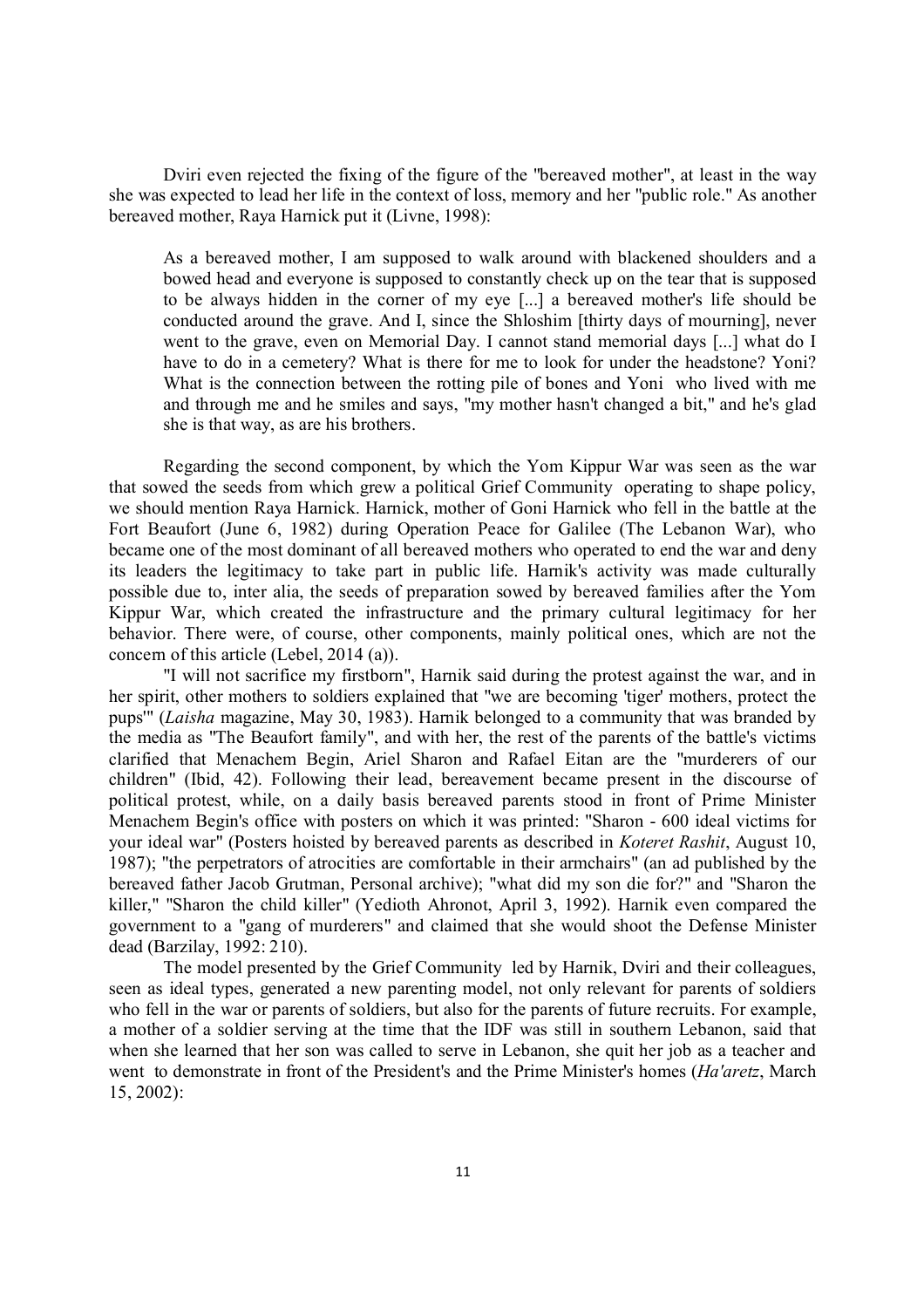I said I couldn't bear the thought that he would kill or be killed and I kept writing letters to the Defense Ministry and the military [...] I will act before my son gets killed. Not after. If my son is killed it will be as if I killed him with my own hands [...] I pleaded to him live (on a show on Channel 1) from beyond the television screen and asked: What words do you want written on your tombstone? Should it say "here lies a son who told his mother don't tell me what to do"?

She explained that she was influenced by the movement of "Four Mothers" - a brand that specifies differentiation from the hegemonic bereaved family - which gave her momentum and legitimized her actions: "When my son was in Lebanon I felt like an innocent man was condemned to death [...] my experience of loss was so harsh [...] as if that the loss actually occurred [...] [but] he wasn't dead. I need to fight for his life!?" (Ibid).

Already after the Yom Kippur War, there were those who noticed that Israeli society was developing sensitivity to casualties (Safrai, 2000: 28):

An Israeli told the Ambassador of Finland that thousands of casualties are a national trauma, because Israel is a nation of three million. The ambassador of Finland answered: "Did you hear about the Winter Campaign in Finland? We aren't three million, we are four million. We had 150,000 fatalities and half a million casualties [...] but we are happy, we have Finland. We maintained our independence. This is for the generations to come [...] so do we walk around depressed? [...] The U.S. representative joined the conversation and told the Israeli General: "I was shocked to see what the Yom Kippur War did to you. If, due to 2,500 fatalities, you got to where you are - get out of this business." "What business?" the Israeli asked and the American replied: "The Business of making war."

Indeed, the period Israel spent in Lebanon stirred among the public in general and among the ranks of decision-makers in particular, what I coined "casualty panic", with dramatic consequences on the shaping of the doctrine of military operations and on the security policy (Lebel, 2010). Undoubtedly, the sense of panic was created as a response to the establishment's observation of the bereaved families' extensive public activity, which consolidated as an epistemic Grief Community with rituals, expectations and role models, such as Raya Harnik or Manuela Dviri, with media coverage and representations in film and theater. A Grief Community that focuses on the parent's trauma and not only on the memory of its sons; which exposes the mind, emotion and does not incarcerate pain and suffering in the private sphere; a victimized community that locates those guilty-responsible for the death of its sons; a community that has a range of activities with psychological and political meanings such as the return war calls and condolence letters to leaders, participating in demonstrations and calls for the establishment of inquiry commissions; activities calling to rename operations and wars and struggles over the designs of the graves and the inscriptions on the tombstones. Particularly - political activity in the name of loss calling to cease military activities as well as immediate implications on military activation policy.

A community that first consolidated after the Yom Kippur War, and ever since, its actions have slowly become more mainstream and turned into actions expected of bereaved families - part of a subculture identified with the secular-peace seeking camp, i.e., the Israeli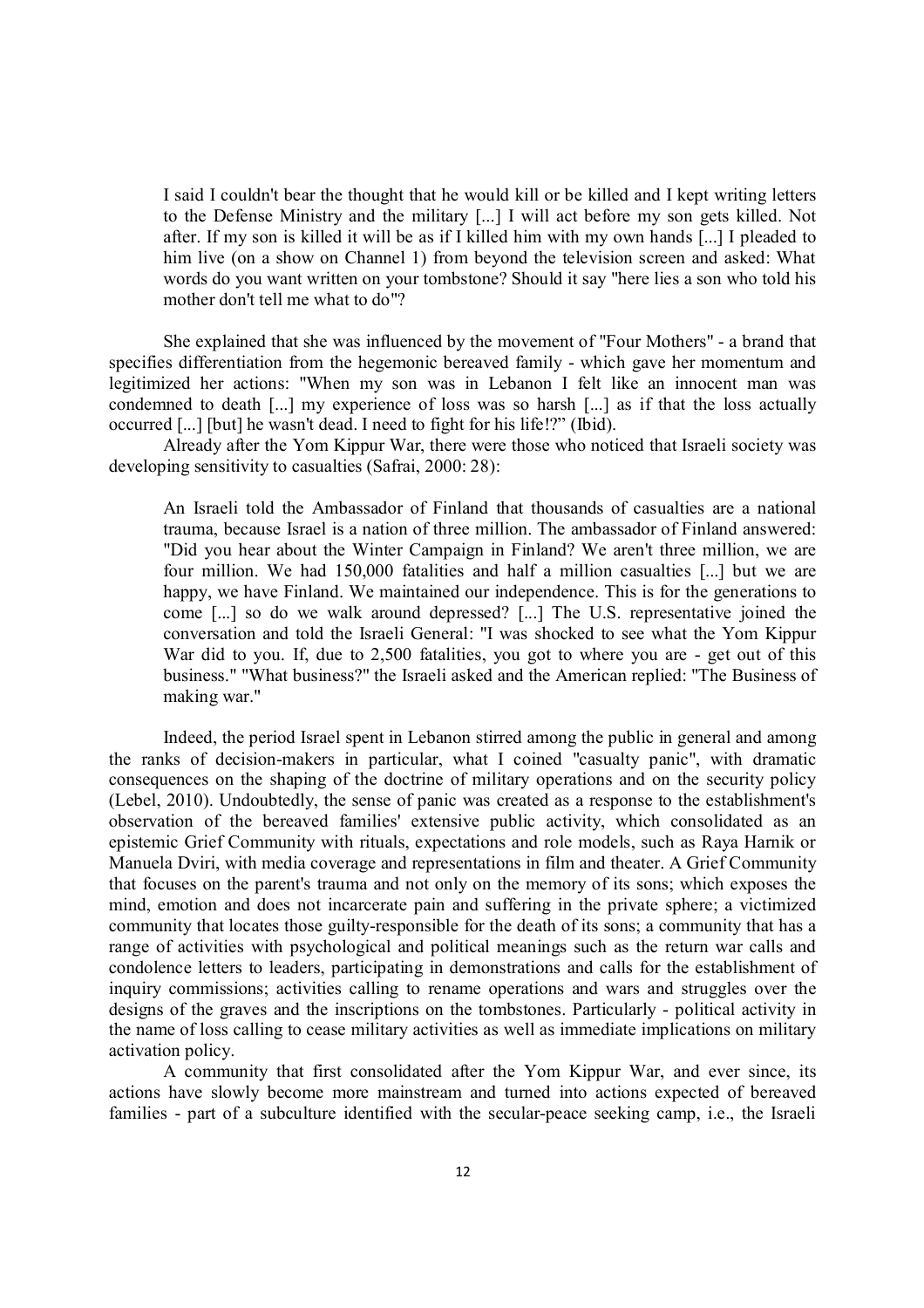elite. A subculture that functioned as a policy maker, as Bruriah Sharon, one of the leaders of "Four Mothers" testified. In her opinion, casualty panic stemmed from the fact that "During the first week [of the Second Lebanon War] the IDF tried to fight an aerial war because they knew that we were not able to handle dead soldiers and in a sense, we, the Four Mothers, have some part in that" (Shavit, 2006).

# **Communities Bargaining: The Ongoing Conflict between Valorization and Victimization of Grief and Memory**

After the Yom Kippur War, many bereaved parents spoke out against the blunt "deviations" among the new bereaved families. The Community leaders in the "Bereaved Family", alongside essayists and novelists, led the opposition to what was perceived as the secularization of loss and memory. For example, the writer Yemima Avidar Tchernowitz addressed the new bereaved parents, asking them to stop their activities: "Stop this talk which can be interpreted by bereaved mothers whose sons went out to war and never returned that he sacrificed his life in vain" (Hadari, 2002: 217).

A mother who lost two sons in the War of Independence, wrote in an article titled "To the families of victims of the Yom Kippur War" (Israelit, 1974):

We must accept the disaster in line with the saying: "Baruch Dayan Emet" [...] today more than ever, I am appealing to you, members of the bereaved family: Please do everything to sanctify the blood of your loved ones and try to overcome the grief on an external level. Because you will contribute to raise the morale in the country [...] by so doing, you are continuing the mission for which your loved ones fell.

Some bereaved parents even came to ask Motti Ashkenazi to halt his operations. They claimed (Ashkenazi, 2004, 167):

[...] Your actions are offensive to our sons' memory [...] you are telling the people of Israel that our sons [...] died as fools; that their death in battle was unnecessary, useless and meaningless. [...] you have no right [...] to call them victims of a terrible oversight; [...] unnecessary victims of the oversight. Please cease your protest!

Arnon Lapid, who wrote the "Invitation to Cry" which I previously discussed, received many responses to his piece. For example, a member of his Kibbuts, Lotte Aharon, who lost two sons, responded:

No Arnon, I disagree with you. You know the "Order of the Fallen" by Haim Hefer there they say, "Sorry, but we had to" [...]. When Israel fell, his uncle yelled at me mother are not allowed to cry! Paratroopers don't cry. In his last postcard, Dudu wrote to me "not to embarrass the firm"

One of the women called upon to defend the hegemonic bereavement model was Naomi Zoreah, whose two sons were killed in the Golan Heights - one in the Six Day War and the second in the Yom Kippur War. In late October 1973, after her son was killed, she published an open letter in response to a consolation letter she received from her friend (*Yedioth Aharonot*, September 23, 1973):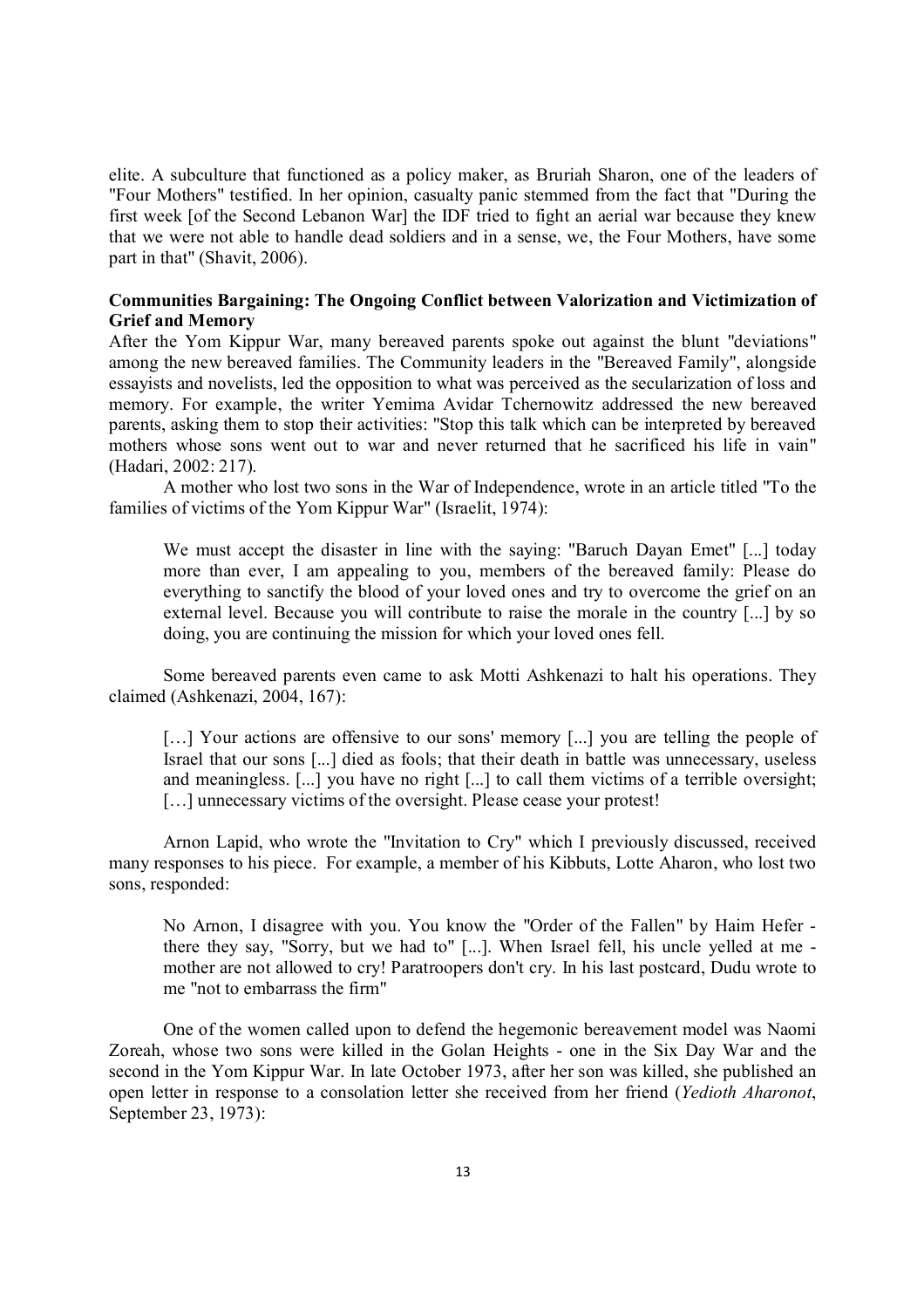What is all the spilled blood for? [...] It is unequivocal. We didn't and won't have another choice. The terrible price was worth it [...] a Jewish village educates its sons to be heroes and moral people. When a man rises to kill you with a knife [...] you need to pull out a knife and protect yourself [...]. It is better that their mothers cry than we cry!

The "mother of sons" Rivka Guber was also called upon to protect the bereavement model that was breaking down. She also spoke out against the bereaved parents' new behavior (*Ma'ariv*, December 24, 1974):

I have no choice, as one of the oldest members of the bereavement family, but to turn to the bereaved parents in the newspaper and say that it would be better if we talked among ourselves [...] the man Moshe Dayan was born in this country and reached the heights of power from standing behind the plow in Nahalal. His personal fulfillment and his service to the country are well known to the Jewish people [...] the vast and terrifying camp of bereaved parents, widows and orphans [...] will be considered an echelon that everyone with a spirit will take into account. We still have a need [...] not for "spontaneous performances" to the delight of our enemies, not to search for scapegoats for our many oversights, but for support of each other and being together.

The debate on modes of representation of the processing of grief remained in the social consciousness from the Yom Kippur War to this day, carried over the years carried by various entrepreneurs and groups. For example, after the Second Lebanon War (2006) and especially following the ten-year anniversary to the IDF withdrawal from southern Lebanon, began a media and social debate that revolved around, among other things, marking the mothers of IDF soldiers and bereaved mothers belonging to a political community, as responsible for the various constraints that prevented the IDF from defeating the Hamas and Hezbollah. For example, former deputy defense minister, Gen. (ret.) Efraim Sneh, wrote (Sneh, 2010):

The public opinion, that the sense of mutual responsibility has been lost, was shaped by the "Four Mothers." This movement placed the concern for the son's safety, the most fundamental of human feelings, above all national security considerations, which has become an almost a despised concept […].

Ron Ben-Yishai, a senior military analyst joined Sneh and commented (*Ynet*, May 25, 2010): "I still cringe with shame when I remember that night in May 2000. I can't forget the soldier from the Armored Corpse who shouted into his mobile phone: 'Mom, I'm out.'" When Major General (res.) Elazar Stern, the former head of the IDF Human Resources Branch and current Member of Knesset, was asked about Gilad Shalit, then held captive by Hezbollah, he said: "If we hadn't behaved hysterically during recent years in response to the pressure from mothers, and I don't want to say harsher words, Gilad Shalit would be with us today, he would have already been released" (*Channel 7*, July 4, 2010). Similarly, even after the first Lebanon War there were those who accused the mothers for Israel's failure in war, as they did not heed to the Prime Minister's plea "not to undercut the morale". For example, MK Aryeh Nehamkin stated that at the end of the war, the government responded to "mothers whose feelings are understandable, but they cannot be the basis upon which political decisions are made" (Lebel, 2011: 373).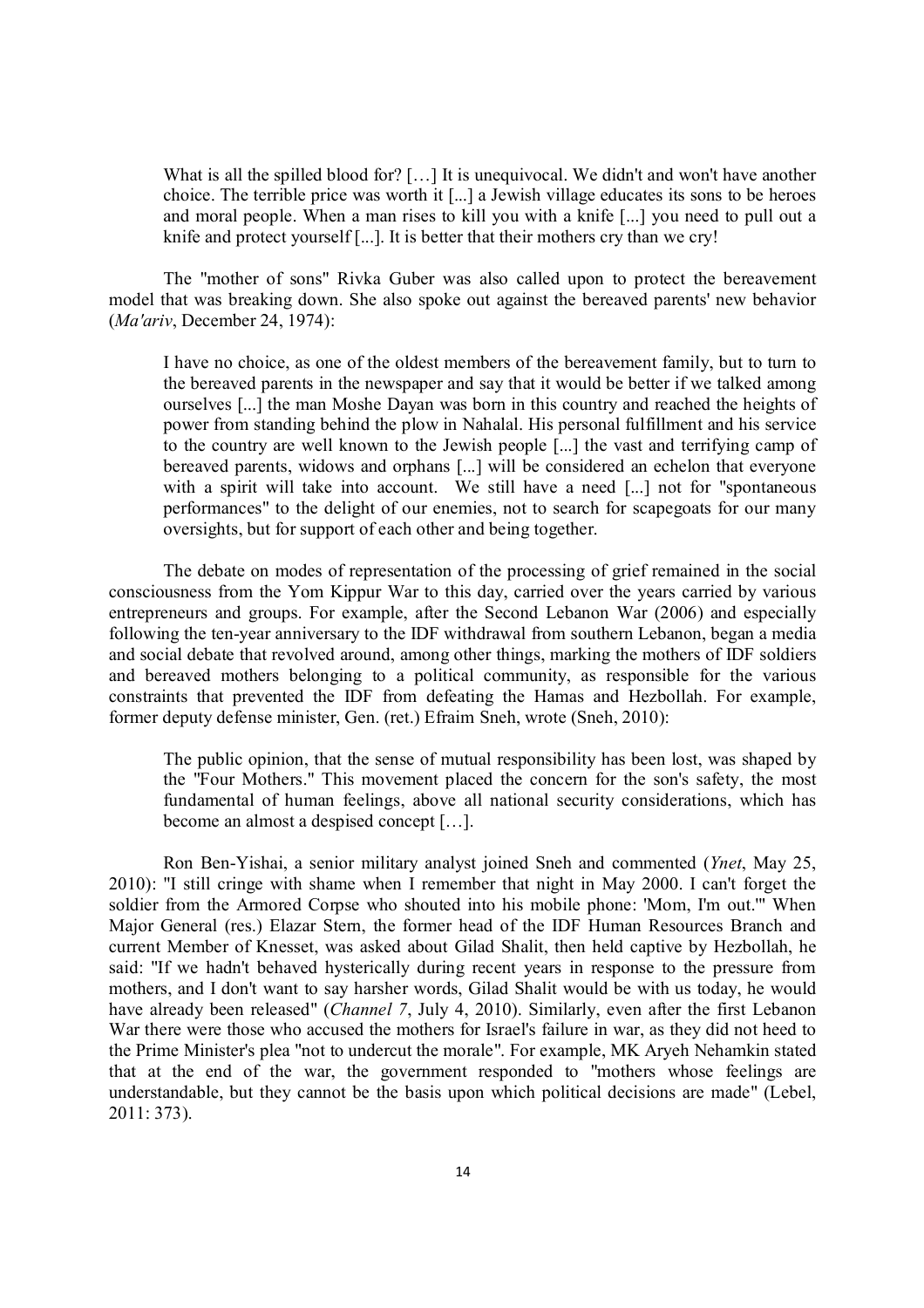# **War and Remembrance**

Even the perception of the war, despite or because of the fatalities, began a longstanding conflict regarding the way the Israeli public relates to its wars, whether as a heroic or victimized national history. Already after the Yom Kippur War, Chief of Staff David Elazar complained (Safrai, 2010):

The sorrow for those lost, for the need to fight, is dominant here. It is the reason we can't be proud and rejoice in our victory. But we must know that all the difficulties we experienced, with all the sorrow and the heavy load our boys carried, we must know we have achieved military accomplishments!

More than 30 years after the war, this conflict remains; as if it embodies the Israeli identity politics, and especially the gap between the social elite that hold neoliberal and global beliefs and those who advocate a Republican ethos (Lewin, 2013). It is therefore no coincidence that the main complaints about the victimization of the Yom Kippur War memory was carried out by religious Zionist groups and the Israeli settlements, and most of those who expressed opinions about the issue, i.e. media outlets, belonged, for the most part, to religious Zionism factions and catered to the settlers. For example, Boaz Haetzni, son of Elyakim Haetzni, one of the founders of the Jewish settlement in Hebron, believed that "this loser's dialogue is succeeding to silence and marginalize the best possible scenario for the Yom Kippur War - an overwhelming victory" (Haezni, 2009). Furthermore, a senior officer known in the mainstream Israeli discourse as the man who complained about the excessive panic regarding fatalities among the Israeli leadership, wrote (*Makor Rishon*, August 30, 2013):

There is no historical example in which a country was surprisingly attacked on two fronts simultaneously by huge armies, compared to its army, and was as successful as in defending itself as Israel [...] after 40 years, we should remember the pain of the Yom Kippur War - but more so, we should be proud. Israelis deserve that.

Israel Harel, former chairman of the Yesha Council, also lamented (*Makor Rishon*, August 30, 2013):

[...] In the history of wars there was no other war that began as a complete surprise and ended 18 days later in a complete and unequivocal victory in favor of the surprised party. In such cases, normal nations are happy and celebrate the victory. But in practice, the Egyptians held the victory celebrations, though we completely destroyed their army.

Forty years after the war, the Israeli conservative wing complained that the war was remembered for its fallen and not for its achievements. This claim is critical of the entire Israeli memorial culture, as Israeli memorial days, as opposed to their instigators' initial intention, David Ben Gurion included, are no longer days of battle heritage but rather days intended to expose the public to the bereaved families' pain; they are not (heroic) memorial days, but days of grief (Victimology). For example, a lieutenant colonel (res.), who served as a company commander in the Yom Kippur War in the southern area, said that he regretted that the Yom Kippur War was etched in the public consciousness as a blunder (*Channel 7*, October 2, 2013):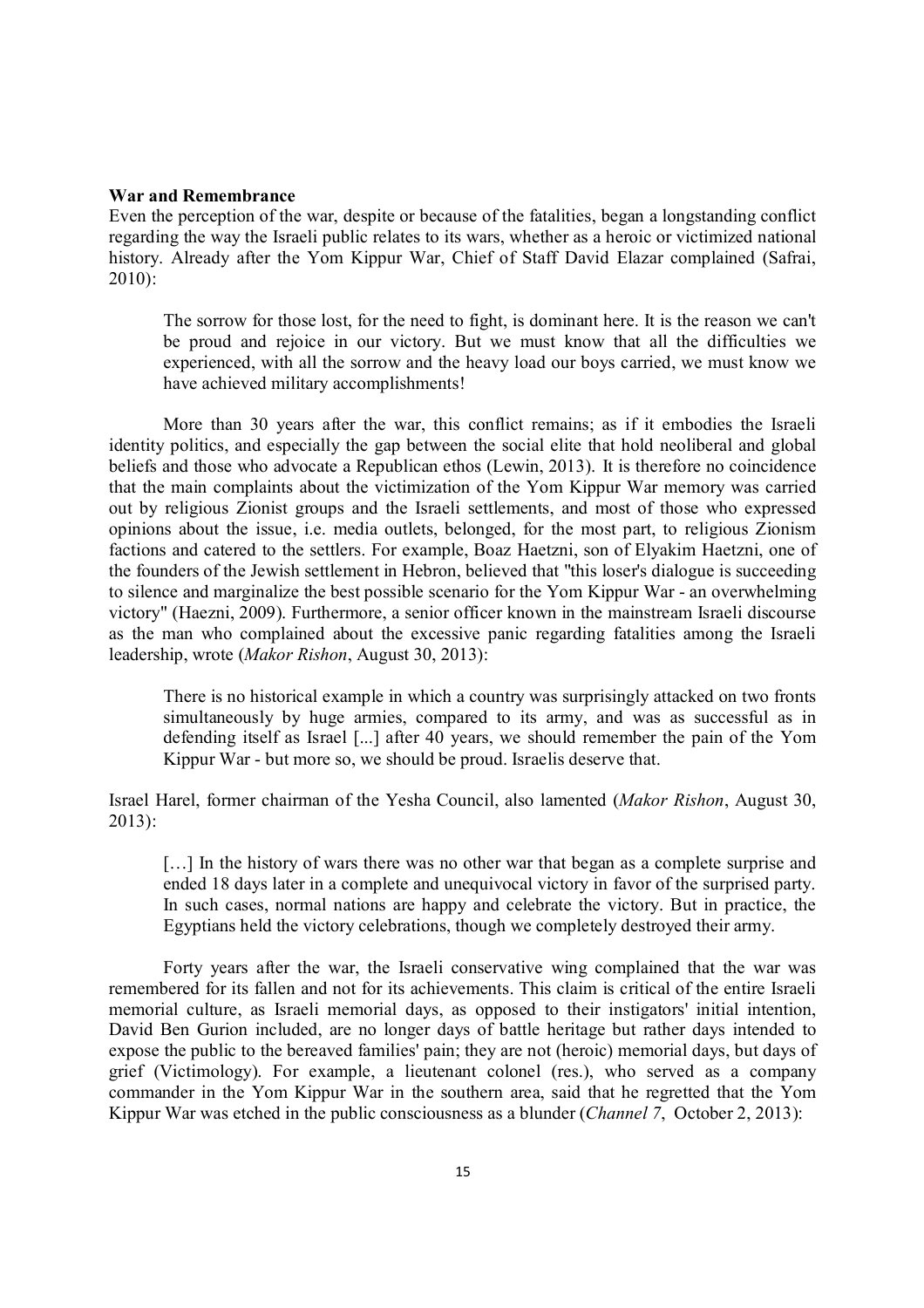[...] The war ended and we sat on the land of Egypt, surrounding 30 thousand troops of the Third Army, by sea, air and land. No army in the world over the past century has ever ended a war in such a way [...] we must stop wrapping this war with the veil of political failure, we fought valiantly, our people sacrificed themselves and some of them are to still wounded in body and soul. These are my friends, and they deserve to be decorated for their service.

Another Lieutenant Colonel, heads an organization for victims of terrorism and acts as a counterforce to the pressure from the left exerted on decision makers by bereaved families of fallen soldiers to advance deals for the release of terrorists in exchange for hostages or for territorial withdrawals. On the 40th anniversary to the war, he organized social evenings commemorating the heroes that were meant to serve as "counterweight to the media wave designed to weaken the public spirit by implementing the perception that the war was a failure and ended with loss". These evenings hosted officers and soldiers, including the chairman of Yesha Council (*Channel 7*, September 17, 2013).

### **Summary**

Around the Yom Kippur War, as this chapter has tried to show, appeared first signs of splintering in the "Central Israeli Community" - the Jewish-Zionist faction - into many communities that began functioning as competing subcultures using strategies to promote concepts and define identities that have become part of the civil activism repertoire in Israel. In the ideologicalpolitical sense, this was a war that led to the formation of the social movements "Peace Now" and "Gush Emunim." (Feige, 2009).

After years in which many different public arenas and social agents "rallied around the flag" (Chowanietz, 2007), and cooperated with the security-political complex (Lebel, 2002), Israeli society started to witness processes of differentiation, resignation, analysis and recognition. This article illustrates these processes as they relate to the changes among the bereaved Israeli military families, after years of a stable hegemonic loss regimen, which clarified the social expectations of "newcomers" in the epistemic Grief Community. Among the members of the "bereavement family", many grieving parents ceased to participate in this micromanagement of emotions and cultural engineering, and unconsciously led to the establishment of bereavement and loss subcultures that would later generate a new alternative, legitimate, dominant and normative Grief Community among the social elites and public opinion shapers, relating to both the political and cultural agendas. Out of this "bereavement family" sprouted new groups such as "The Beaufort family" and "Four Mothers". Each one of these groups had a social leadership that served as a role model and was represented in the literature, film and cultural artifacts, public disclosure and moral standings. Across the board, from the margins to the center, "political grief" became a part of the Israeli bereavement culture. Accordingly, the more time that passes from the Yom Kippur War, the more difficult and perhaps impossible it becomes to agree on a consensual version of military remembrance and official commemoration. Different communities advocate different narratives and rituals, and there is no way to consolidate them (Lebel & Drory 2009). except for the use of the symbolic capital that loss provides.

Contrary to this phenomenon, new groups sought to adopt the hegemonic model and serve as an alternative to the bereavement communities, as a Grief Community is not only, as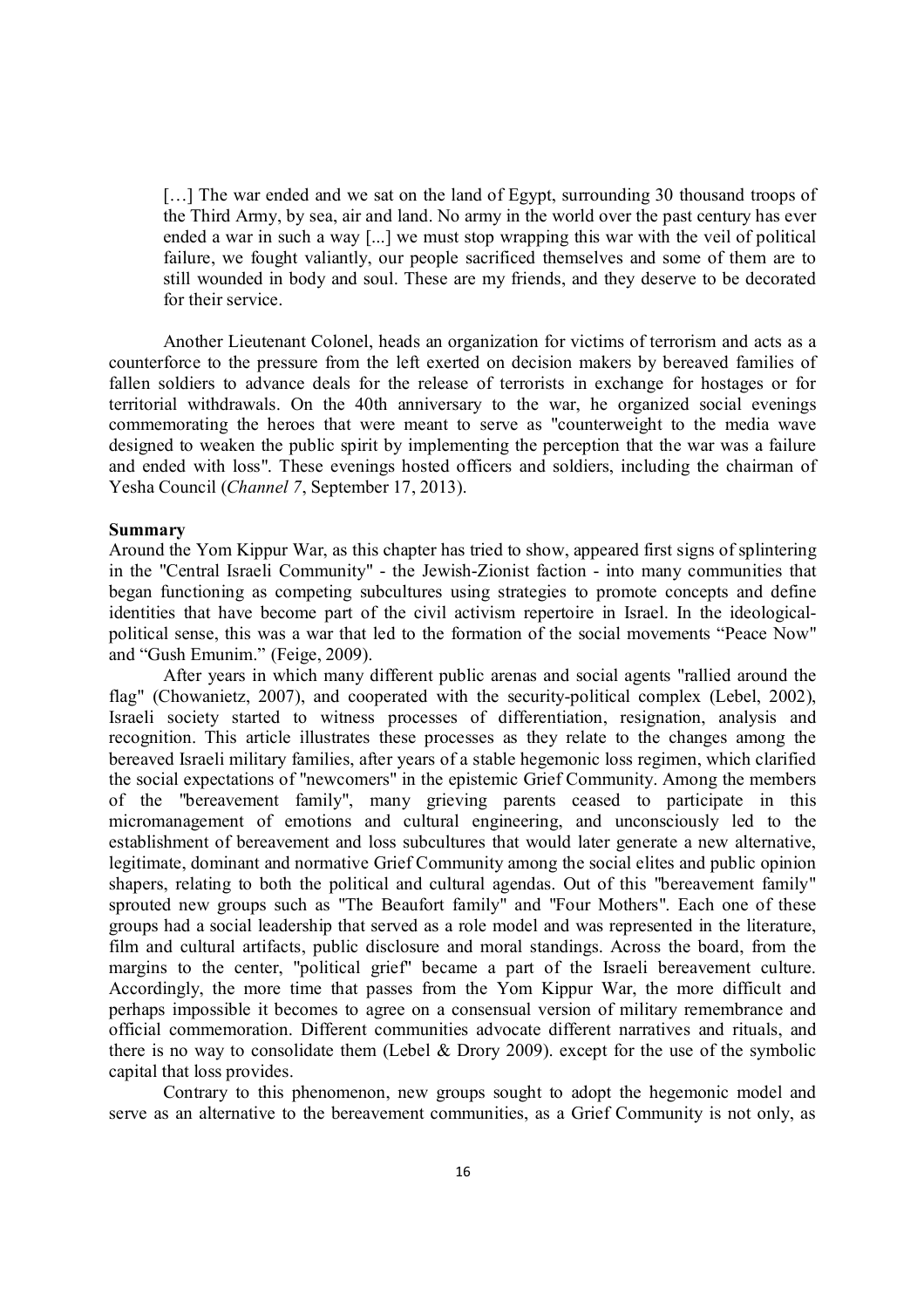discussed, a cultural community, but rather a group which affects the shaping of security policy, the military doctrine and political leaders' freedom of action. This article tracked the community which shifted from a position which rejected institutionalization: bereaved parents who promote dovish policy, prefer diplomacy over military action and in fact behave as is expected of elite communities in Western countries in the post-modern era; known in the context of security issues as the civil-military gap (Cohen, 2000). However, as I wrote about in great detail elsewhere, religious Zionism in the current millennium has grabbed the reigns of the "conservative camp" and bargained about cultural-strategical issues with the new community, which, since the Yom Kippur War, gradually became institutionalized. Thus, we now have yet another "nostalgic" Grief Community (Lebel, 2013). A community which, beyond its cultural effects, operated as an epistemic community that injected the political game in Israel with certain expectations that were promoted by institutionalized or semi-institutionalized political actors (Borch, 2005).

I wish to further note that the families of soldiers who were killed in the Yom Kippur War, and those who later followed, did not seek to secularize military bereavement or to civilianize the society. Promoting liberal, dovish and postmodern values became possible only because they reproduced the cultural militarism that provides the parent's and soldiers with a unique moral status within the social discourse. While this is not a heroic, but rather a victimized Grief Community, it refers to what I coined "militarism-victimology". A victim's discourse that does not deconstruct social militaristic logos. The "others" whose loved ones were killed while not wearing uniform, simply wanted to infiltrate the commemoration pantheon and national bereavement - and the speakers of the political Grief Community, who promoted the victimized bereavement discourse, at once highlighted the moral differences between the sons who fell in uniform and those who died as citizens, who were not "brave" and were killed in cafes in the cities (Lebel, 2013). This is also apparently the Yom Kippur War's contribution, which can be seen through the lens of the bereavement and loss culture, as the perception of the Israeli situation and its various heroes becomes more and more chaotic.

## **References**

Adler, E. (1992). "The emergence of cooperation: National epistemic communities and the international evolution of the idea of nuclear arms control," *International Organization*, 46, (1), 101-145.

Adler, E. and P. Haas (1992). "Conclusion: epistemic communities, world order and the creation of a reflective research program," *International Organization*, 46, (1), 367-390.

Allan, L. (1995). "Text and discourse in education: An introduction to critical discourse analysis," *Review of Research in Education,* 21, 3-48.

Angelo, C. (1974). "Sadness," *Yad Labanim Pamphlet*, 2, 76.

Ashkenazi, M. (2004). *War will break tonight at six*. Tel Aviv, Israel: Hakibbutz Hameuchad.

Barzilay, G. (1992). *Democracy at war: Conflicts and consensus in Israel*. Tel Aviv, Israel: HaPoalim.

Ben-Eliezer, U. (1999). "Is a civil society developing in Israel"? *Israeli Sociology*, 2, (1), 51-98. Ben Yishai, R. (2010). "The highly covered disgrace that cost us a fortune," *Ynet*, May 25, 2010.

http://www.ynet.co.il/articles/0,7340,L-3892510,00.html

Benfod, R. and D. Snow (2000). "Framing process and social movements: An overview and assessment," *Annual Review of Sociology,* 26, 611-639.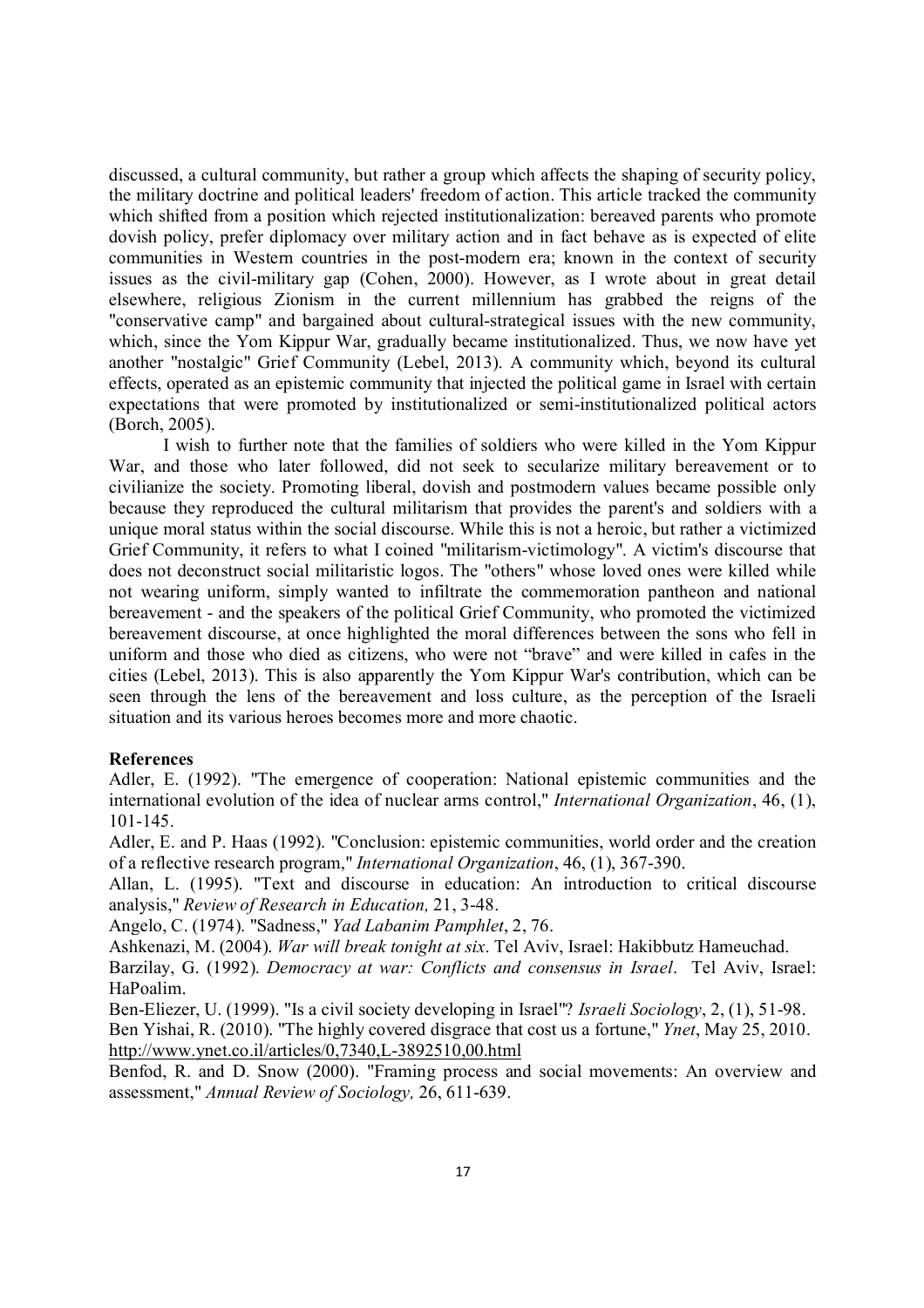Borch, C. (2005). "Systemic power: Luhmann, Foucault, and analytics of power," *Acta Sociologica*, 48, (2), 155-167.

Carmel, A. (2001). *It's all politics: A lexicon of Israeli politics.* Tel Aviv, Israel: Dvir.

Chowanietz , C. (2007). *Rallying Around the Flag? Political Parties' Reactions to Terrorist Acts*. Paper presented at the 2007 Annual Meeting of the Canadian Political Science Association, Saskatoon, May 30 to June 1, 2007.

Cohen, E. A. (2000). "Why the gap matters," *The National Interest,* 61, 38–48.

Dimenstein, Y. (1974). "In the eyes of a bereaved father on a kibbutz," *Yad Labanim Pamphlet*, 2, 17-34.

Donevitz, N. (1974). Letter by Gabriel Prei, *Ha'aretz*, December 18, 1974.

Dviri, M. (2000). "A short and tormented opening," in M. Dviri, *A chocolate egg*, Tel Aviv, Israel: Miskal.

Elizur, U. (2013). "We won the battle - we lost the consciousness," *Makor Rishon*, August 3, 2013, 8.

Ezra, H. (2010, July 4). "Elazar Stern vs. the Shalit march," *Channel 7*, July 4, 2010. http://www.inn.co.il/News/News.aspx/206424

Feige, Michael. (2009). *Settling in the hearts*. Wayne State, MI: Wayne State University Press.

Fraser, B. (1990). "An approach to discourse markers," *Journal of Pragmatics*, 14, (3), 383-398.

Hadari, Y. (2002). *A Messiah riding a tank.* Ramat Gan, Israel: Bar Ilan University Press.

Haetzni, B. (2009). Yom Kippur - An ongoing war. *Channel 7*, September 25, 2009. http://www.inn.co.il/Articles/Article.aspx/11598

Hall, S. (1973). *Encoding and decoding in the television discourse.* Birmingham, UK: Centre for Cultural Studies, University of Birmingham.

Hall, S. and T. Jefferson (1993). *Resistance through rituals.* London, UK: Routledge.

Hebdige, D. (1979). *Subculture: The meaning of style.* London, UK: Routledge.

Hermoni, G. and U. Lebel (2012). Politicizing memory: An ethnographical study of a remembrance ceremony. *Cultural Studies* 26, (4), 469-491.

Hill, D. and J. O'Connor (1996). Cottonopolis and culture: Contemporary culture and structural change in Manchester, *City*, 5, 109-118.

Israelit, S. (1974). To the families of soldiers who fell in the Yom Kippur War. *Yad Labanim Pamphlet,* 2, September-October 1974, 29-30.

Jameson, F. (1982). *The political unconscious.* Ithaca, NY: Cornell University Press.

Janoff-Bolman, R. (1992). *Shattered assumption*. New York, NY: The Free Press.

Kuhn, T. (1962). *The structure of scientific revolutions.* Chicago, IL: University of Chicago Press.

Lapid, A. (1974). An invitation to cry. *Shdemot*, January 1974, 50-51.

Lebel, U. (2002). Cracks in the mirror of military hegemony: The courts and the media as agents of civil society in Israel. In: D. Korn (2002) ed., *Public policy in Israel: Perspectives and practices.* Lanham, MD: Lexington: 205-224.

Lebel, U. (2007). The culture of loss following crisis: Culture shifts in the bereaved parents–state selationship. *Journal for Cultural Research,* 10, (4), 363-388.

Lebel, U. (2010). "Casualty Panic": Military recruitment models, civil-military gap and their implications for the legitimacy of military loss. *Democracy and Security* 6 (2), 183-206.

Lebel, U. (2011). Militarism versus security? The double-bind of Israel's culture of bereavement and hierarchy of sensitivity to loss. *Mediterranean Politics*, 16, (3), 365-384.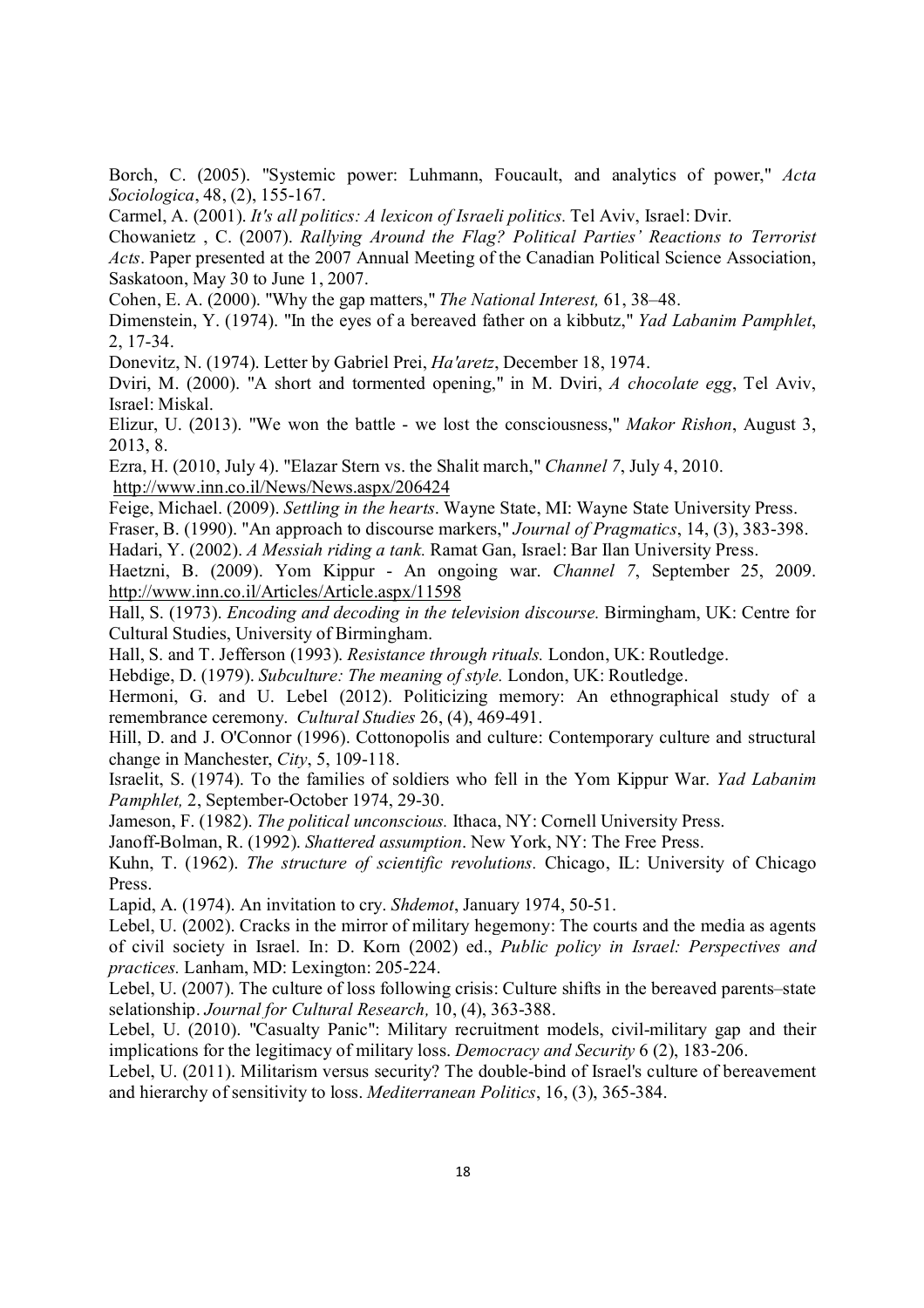Lebel, U. (2013). Unrecognized loss - anti-hegemonic grief and re-framing trauma: The experience of relative discrimination of the families of terrorism victims in Israel. In H. Shannon-Klein and S. Kreitler eds., *Thanatology today - studies in loss, bereavement and death*. Haifa, Israel: Pardes Publishing, 207-242.

Lebel, U. (2013). Postmodern or conservative? Competing security communities over military doctrine - Israeli national-religious soldiers as counter [strategic] culture agents. *Political and Military Sociology: An Annual Review*, (40), 23-57.

Lebel, U. (2013). The 'grief regime' gatekeepers: 'Victimological militarism' and the symbolic bargaining over national bereavement identity. In : Z. Bialas, P. Jedrzejko, and J. Szoltysek, eds., *Culture and the rites/ rights of Grief*. Cambridge, UK: Cambridge Scholars Publishers, 73- 99.

Lebel, U. (2014) (a). Blackmailing the army - military strategic refusal as policy and doctrine enforcement: Israeli warfare at Lebanon, Samaria and Gaza. *Small Wars and Insurgencies*, 24,  $(5)$ , 24-42.

Lebel, U. (2014) (b). War opponents and proponents: Israeli military mothers From Rivka Guber to "Four Mothers." In: C. Phelan and D. Cooper eds. *Motherhood and war: International perspectives.* Basingstoke, UK: Palgrave McMillan: 159-180.

Lebel, U. and Z. Drory (2009). Undecided past - national identities and politics of diversity: The Mount Eytan Commemoration Site. *International Journal of Euro-Mediterranean Studies,* 1, (2), 215-237.

Lewin, E. (2013). The clash of civil religions: A paradigm for understanding Israeli politics. *Jewish Political Studies Review*, 25 (1-2), 1-19.

Livne, N. (1998). The sacred cows of grief. *Ha'aretz*, July 31, 1998.

Lorde, A. (2013). *The lost generation*. Tel Aviv, Israel: Yedioth Aharonot.

Luhmann, N. (1982). *The differentiation of society.* New York, NY: Columbia University Press.

March, J. and O. Johan (1984). The new institutionalism. *American Political Science Review*, 78, (3), 734-749.

Martineau, W., M. Nasar, and T. Simon (2012). Theory and practice in the politics of recognition and misrecognition, *Res Publica*, 18, 1–9.

Mclelland, M. (2004). From the stage to the clinic: Changing transgender identities in post-war Japan. *Japan Forum,* 16, (1), 1-20.

Muller-Rommel, Ferdinand. (1985). New social movements and smaller parties: A comparative perspective. *West European Studies,* 8, 41-54.

Putnam, H. (1990). *Realism with a human face.* Cambridge, MA: Harvard University Press.

Richard, L. and G. Lipsitz (1990). Everybody's lonesome for somebody: Age, the body and experience in the music of Hank Williams. *Popular Music,* 9 (3), 259-274.

Safrai, M. (2000). The sensitivity to casualties – continuity and compensation. *Bein Hazirot*, 8, 26-43.

Safrai, M. (2010). *Personnel management policy following the Yom Kippur War: A window to understanding society-military relations. A dissertation submitted in partial fulfillment of the requirements for the degree of Doctor of Philosophy at the Hebrew University*. Jerusalem, Israel: Hebrew University.

Sewell, W. (1996). Historical events as transformations of structures: Inventing revolution at the Bastille. *Theory and Society*, 25, 841-881.

Shmuel, M. (1974). Bereaved parents: We think that the public is not sensitive enough to our position. *Ma'ariv*, July 11, 1974, 15.